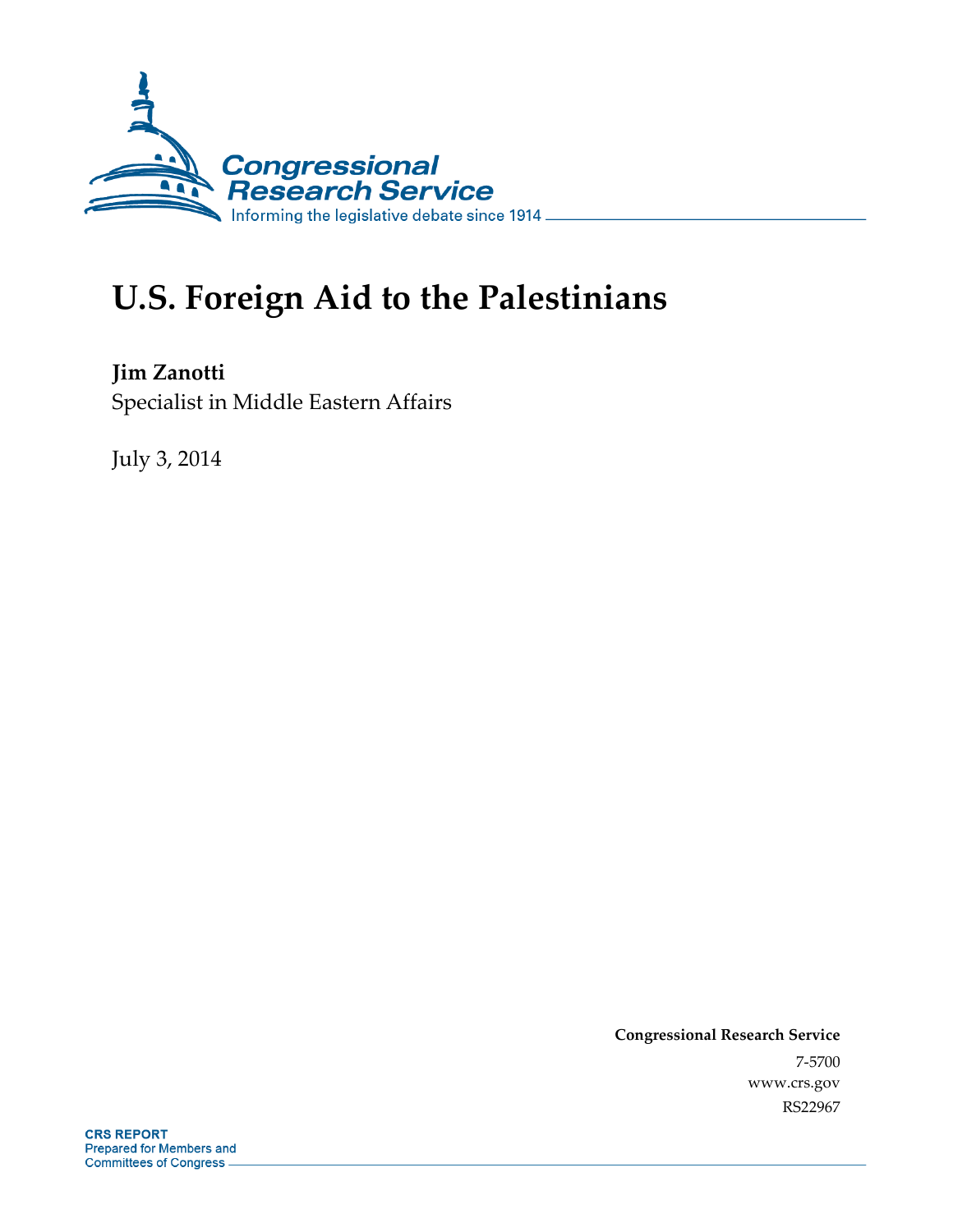## **Summary**

Since the establishment of limited Palestinian self-rule in the West Bank and Gaza Strip in the mid-1990s, the U.S. government has committed approximately \$5 billion in bilateral assistance to the Palestinians, who are among the world's largest per capita recipients of international foreign aid. Successive Administrations have requested aid for the Palestinians in apparent support of at least three major U.S. policy priorities of interest to Congress:

- Preventing terrorism against Israel from Hamas and other militant organizations.
- Fostering stability, prosperity, and self-governance in the West Bank that inclines Palestinians toward peaceful coexistence with Israel and a "two-state solution."
- Meeting humanitarian needs.

Between June 2007 and June 2014, these U.S. policy priorities crystallized around the factional and geographical split between the Fatah-led Palestinian Authority (PA) in the West Bank and Hamas in the Gaza Strip. The formation of a PA government in June 2014 pursuant to a Fatah-Hamas agreement has raised a number of questions regarding the implications for Palestinian unity, prospects for Israeli-Palestinian peace and security, and U.S. aid. The Obama Administration has stated its intent to continue financial assistance to the PA and to carefully monitor the new government's composition and actions, while several Members of Congress have voiced skepticism and are considering changing conditions under which aid can flow to the PA.

From FY2008 to the present, annual Economic Support Fund (ESF) assistance to the West Bank and Gaza Strip has averaged around \$400 million, with that amount divided between U.S. Agency for International Development (USAID)-administered project assistance (through grants to contracting organizations) and direct budgetary assistance to the Palestinian Authority (PA). Annual International Narcotics Control and Law Enforcement (INCLE) nonlethal assistance for PA security forces and the criminal justice sector in the West Bank has averaged around \$100 million. In line with Obama Administration requests, funding levels declined slightly in FY2013, with a new baseline of overall annual ESF assistance of \$370 million, and a new baseline of annual INCLE assistance of \$70 million.

Because of congressional concerns that, among other things, U.S. aid to the Palestinians might be diverted to Palestinian terrorist groups, the aid is subject to a host of vetting and oversight requirements and legislative restrictions. Additionally, since FY2011, Congress has taken various forms of action in response to Palestinian initiatives in the United Nations and other international forums aimed at increasing international recognition of Palestinian statehood outside of negotiations with Israel. Additionally, the United States is the largest single-state donor to the U.N. Relief and Works Agency for Palestine Refugees in the Near East (UNRWA).

U.S. assistance to the Palestinians is given alongside assistance from other international donors, and U.S. policy makers routinely call for greater or more timely assistance from Arab governments in line with pledges those governments make. The PA remains dependent on external donor assistance to meet its budgetary needs—especially its large public payroll—and it also seeks foreign investment to jumpstart its private sector. Even if the immediate objectives of U.S. assistance programs for the Palestinians are met, the long-term utility of U.S. aid in encouraging regional stability and Palestinian economic and political self-sufficiency might depend to some extent on progress toward a political solution that addresses Palestinian national aspirations and Israeli security demands.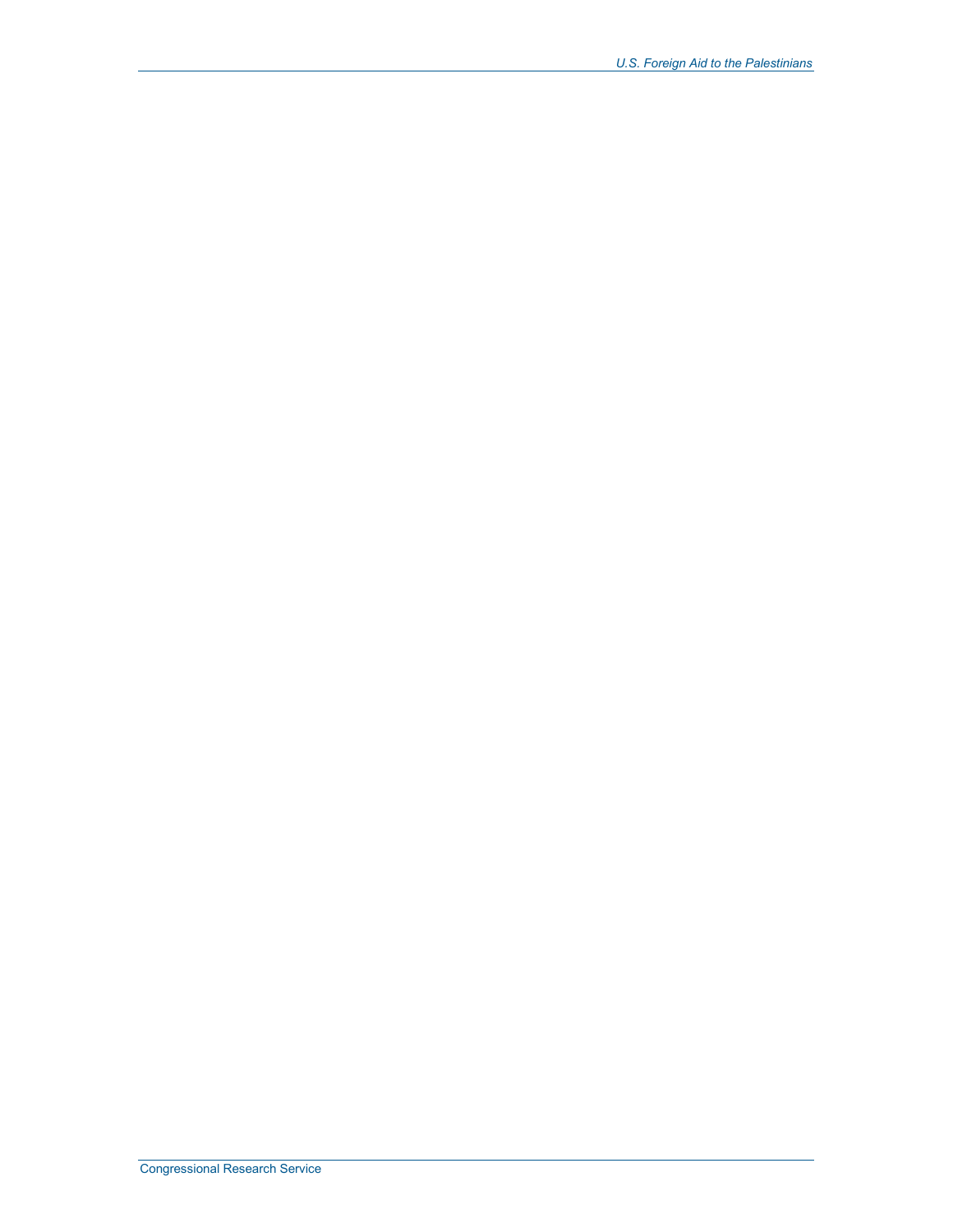## **Contents**

| Direct Assistance to the Palestinian Authority (Economic Support Fund) 14 |  |
|---------------------------------------------------------------------------|--|
|                                                                           |  |
|                                                                           |  |
|                                                                           |  |
|                                                                           |  |
|                                                                           |  |
|                                                                           |  |
|                                                                           |  |

## **Figures**

Figure 1. International Budget Support for the Palestinian Authority, 2007-2014 .......................... 7

## **Tables**

## **Appendixes**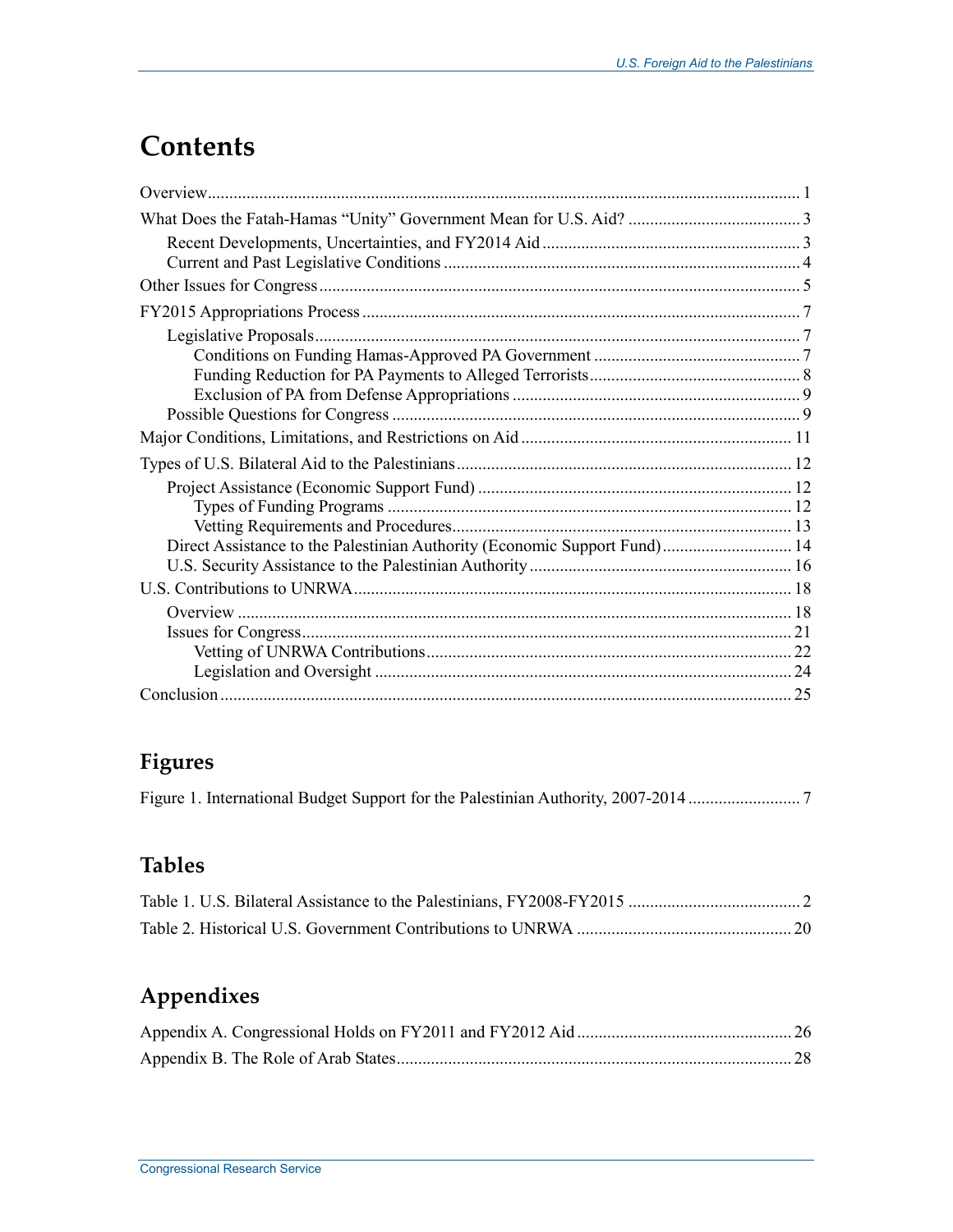## **Contacts**

|--|--|--|--|--|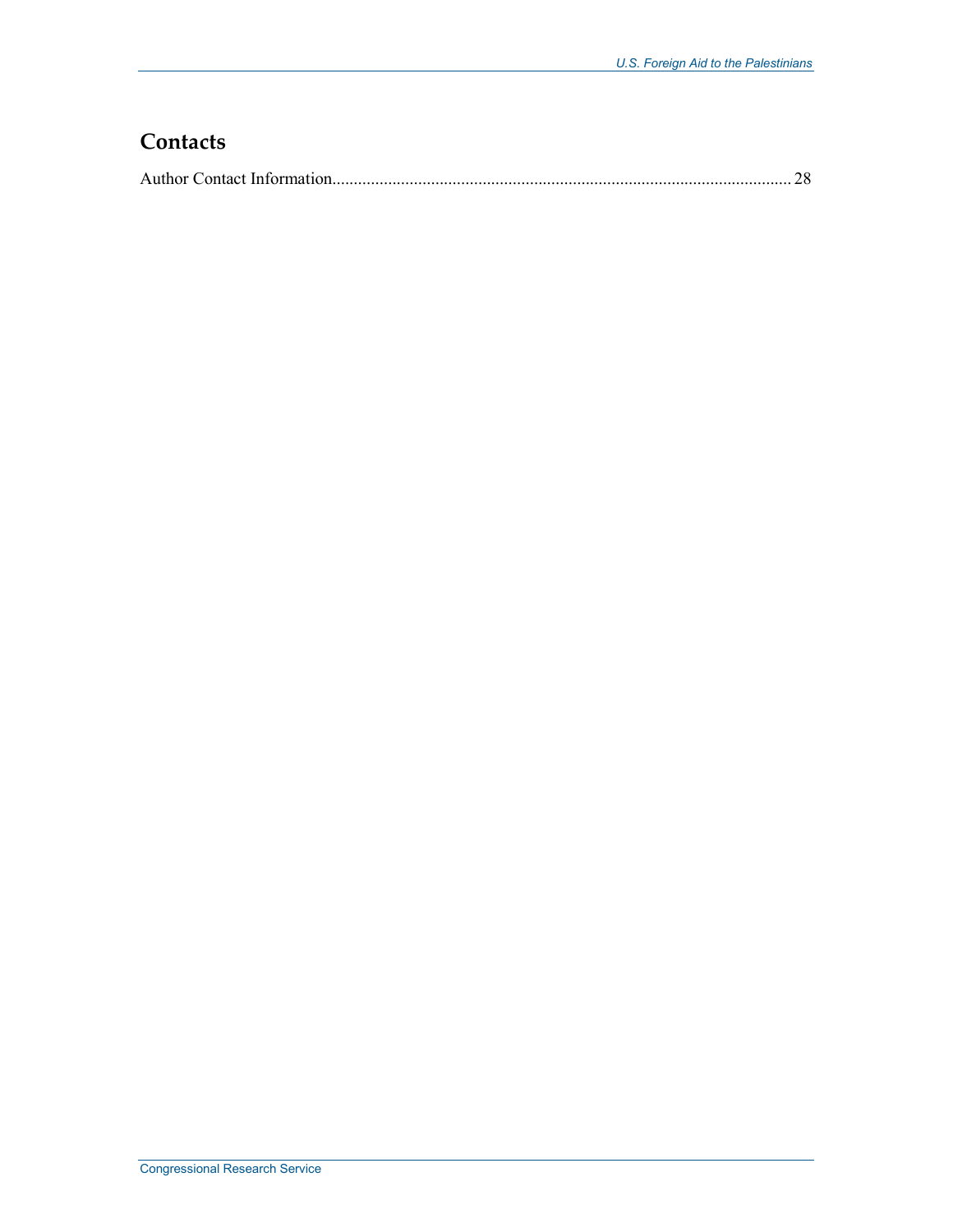## **Overview**

Since the establishment of limited Palestinian self-rule in the West Bank and Gaza Strip in the mid-1990s, the U.S. government has committed more than \$5 billion in bilateral assistance to the Palestinians in the West Bank and Gaza, $<sup>1</sup>$  who are among the largest per capita recipients of</sup> foreign aid worldwide.<sup>2</sup> U.S. aid to the Palestinians is intended to promote at least three major U.S. policy priorities of interest to Congress:

- Preventing terrorism against Israel from the Sunni Islamist group  $Hamas<sup>3</sup>$  and other militant organizations.
- Fostering stability, prosperity, and self-governance that incline Palestinians toward peaceful coexistence with Israel and a "two-state solution."
- Meeting humanitarian needs.

For the seven years from June 2007 to June 2014, U.S. aid to the Palestinians occurred within the context of a geographical and factional split between

- 1. *West Bank/Fatah*: a U.S.- and Western-supported Palestinian Authority (PA) in the West Bank led by President Mahmoud Abbas (who also leads the secular nationalist Fatah faction and the Palestine Liberation Organization, or  $PLO)^4$ ; and
- 2. *Gaza Strip/Hamas*: a de facto regime led by Hamas in Gaza.

This split has been called into question by an April 2014 agreement between Fatah and Hamas that led to the June 2014 formation of a new "interim" or "caretaker" PA government with nominal sway over PA-controlled areas in both the West Bank and Gaza (see "What Does the Fatah-Hamas "Unity" Government Mean for U.S. Aid?" below).<sup>5</sup>

<sup>&</sup>lt;u>.</u> <sup>1</sup> Prior to the establishment of limited Palestinian self-rule in the West Bank and Gaza, approximately \$170 million in U.S. developmental and humanitarian assistance (not including contributions to UNRWA) were obligated for Palestinians in the West Bank and Gaza from 1975-1993, mainly through nongovernmental organizations. CRS Report 93-689 F, *West Bank/Gaza Strip: U.S. Foreign Assistance*, by Clyde R. Mark, July 27, 1993, available on request to Jim Zanotti.

<sup>&</sup>lt;sup>2</sup> Net official development assistance per capita figures for all countries for 2007-2011 are available at http://data.worldbank.org/indicator/DT.ODA.ODAT.PC.ZS.

<sup>&</sup>lt;sup>3</sup> Hamas has been designated a Foreign Terrorist Organization (FTO), a Specially Designated Terrorist (SDT), and a Specially Designated Global Terrorist (SDGT) by the U.S. government.

<sup>&</sup>lt;sup>4</sup> The PLO is the generally recognized international representative of the Palestinian people. The PA was created pursuant to various Israel-PLO agreements during the Oslo process in the 1990s as the organ of governance for limited Palestinian self-rule in the West Bank and Gaza Strip. Officially, the PLO represents the Palestinian national movement in international bodies, including the United Nations. However, some characterizations of Palestinian efforts in recent years to garner international support for statehood refer to the PA's involvement because Mahmoud Abbas leads both the PLO and the PA, because some other PA officials (including Foreign Minister Riad Malki) have been publicly involved in the efforts, and because one could argue that the territorial writ of the PA involves it in any issue pertaining to the possible establishment of a Palestinian state within provisional or permanent borders. For the remainder of this report, references to "PLO" initiatives in the United Nations regarding statehood will be construed as referring both to PLO and PA participation, to the extent it exists.

<sup>5</sup> For a list of the government's ministers, see "New members of unity govt named," *Ma'an News Agency*, June 3, 2014.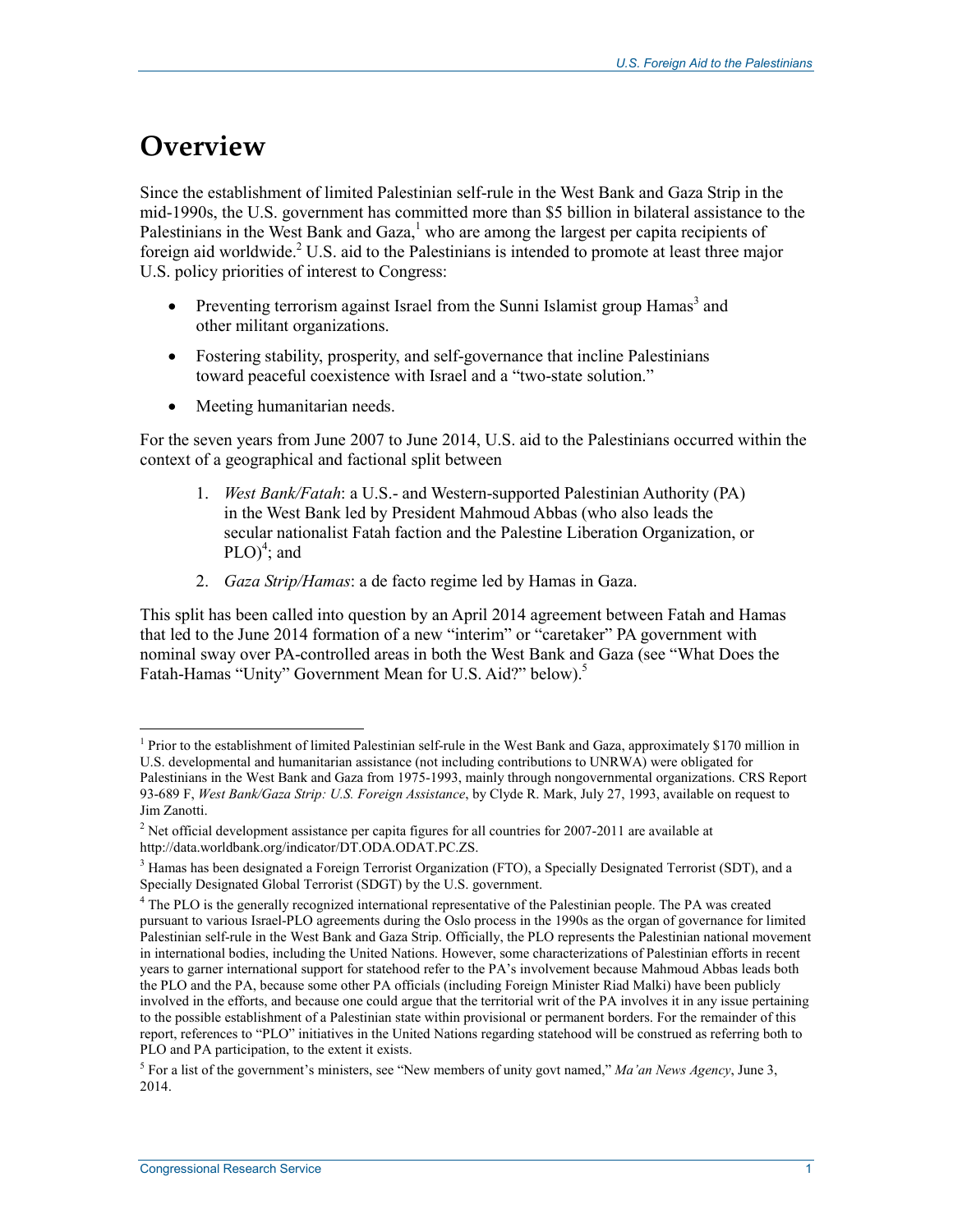After the split took place in June 2007, the United States boosted aid levels to the Palestinians, with most assistance going in direct support of the PA's security, governance, development, and reform programs in the West Bank under Abbas (including during the 2007-2013 tenure of former PA prime minister Salam Fayyad), presumably in part to counter Hamas in Gaza. As a result, the post-2007 annual average of U.S. bilateral assistance is substantially greater than the approximate annual average of \$170 million from 2000-2007 and \$70 million from 1994-1999, years largely marked by the rule of the late Yasser Arafat, who died in late 2004.

From FY2008 to the present, annual Economic Support Fund (ESF) assistance to the West Bank and Gaza Strip has averaged around \$400 million, with that amount divided between U.S. Agency for International Development (USAID)-administered project assistance (through grants to contracting organizations) and direct budgetary assistance to the Palestinian Authority (PA). Annual International Narcotics Control and Law Enforcement (INCLE) nonlethal assistance for PA security forces and the criminal justice sector in the West Bank has averaged around \$100 million. In line with Obama Administration requests, funding levels declined slightly in FY2013, with a new baseline of overall annual ESF assistance of \$370 million, and a new baseline of annual INCLE assistance of \$70 million. Administration requests for ESF and INCLE have remained constant for FY2014 and FY2015. Some FY2013 ESF funding has been provided via the ESF-Overseas Contingency Operations (OCO) account, and the State Department expects to draw from this account in FY2014 as well.

|              |               |               |                |               | (regular and supplemental appropriations; current year \$ in millions) |               |               |               |
|--------------|---------------|---------------|----------------|---------------|------------------------------------------------------------------------|---------------|---------------|---------------|
| Account      | <b>FY2008</b> | <b>FY2009</b> | <b>FY2010</b>  | <b>FY2011</b> | <b>FY2012</b>                                                          | <b>FY2013</b> | <b>FY2014</b> | <b>FY2015</b> |
| <b>ESF</b>   | 389.5         | 776.0         | 400.4          | 395.7         | 395.7                                                                  | 356.7         | 272.0         | 370.0         |
| ESF-OCO      | -             | ٠             | $\blacksquare$ | ۰             |                                                                        | 10.0          | 98.0          |               |
| <b>INCLE</b> | 25.0          | 184.0         | 100.0          | 150.0         | 100.0                                                                  | 70.0          | 70.0          | 70.0          |
| Total        | 414.5         | 960.0         | 500.4          | 545.7         | 495.7                                                                  | 437.2         | 440.0         | 441.0         |

**Table 1. U.S. Bilateral Assistance to the Palestinians, FY2008-FY2015** 

**Sources:** U.S. State Department, USAID.

**Notes:** All amounts are approximate. Amounts stated for FY2015 have been requested but not appropriated. For FY2015, the Obama Administration has requested an additional \$1 million from the Nonproliferation, Antiterrorism, Demining, and Related Programs (NADR) account.

Additional U.S. humanitarian assistance for Palestinian refugees in Gaza and elsewhere continues through contributions to the U.N. Relief and Works Agency for Palestine Refugees in the Near East (UNRWA). U.S. contributions to UNRWA, which have totaled more than \$4.9 billion since UNRWA's inception in 1950 (see **Table 2** below), have averaged over \$200 million annually since 2007.

The effectiveness of U.S. assistance to the Palestinians in furthering U.S. policy objectives is challenged, logistically and strategically, by the shifting and often conflicting interests of Israel and various Palestinian groups. Effectiveness is also challenged by the U.S. interagency process, as well as the need to coordinate activities and assistance with other donor states and with international organizations and coordinating mechanisms such as the European Union (EU),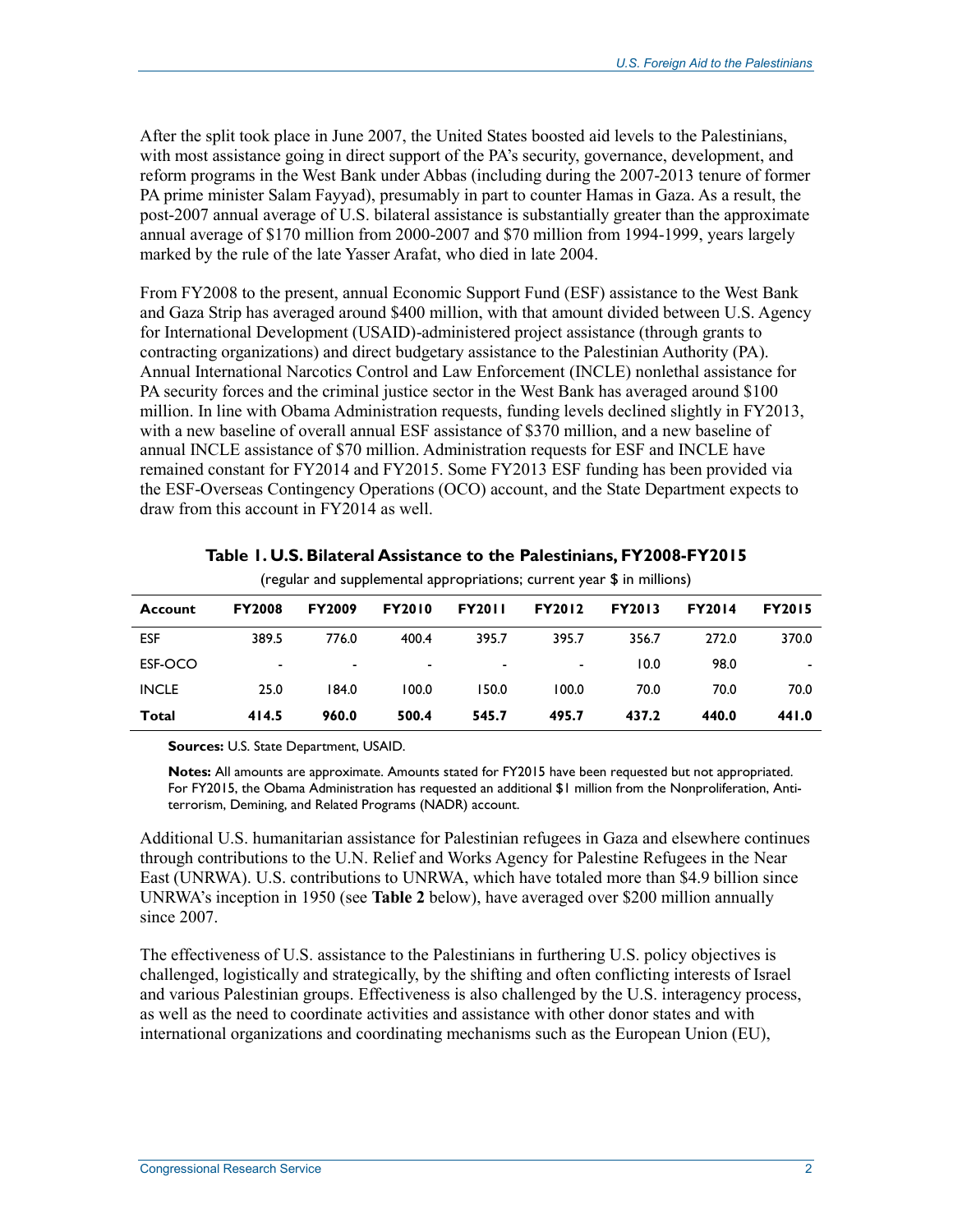United Nations,<sup>6</sup> World Bank, the Office of the Quartet Representative, and the Ad Hoc Liaison Committee, $\frac{7}{1}$  among others.

# **What Does the Fatah-Hamas "Unity" Government Mean for U.S. Aid?**

### **Recent Developments, Uncertainties, and FY2014 Aid**

As mentioned above, in June 2014, Abbas swore in a new PA caretaker government with nominal authority over PA-controlled areas in both the West Bank and Gaza, in accordance with an April 2014 Fatah-Hamas agreement. At the same time, Hamas's de facto ministers in Gaza left their posts. The new government does not include any ministers from Hamas and has publicly stated commitments to nonviolent coexistence with Israel and to upholding formal obligations reflected in past Israeli-Palestinian agreements. In the aftermath of the alleged murder of three Israeli teenagers by two West Bank Palestinians with apparent Hamas ties, as of early July 2014, Israel was reportedly pressing Mahmoud Abbas to dissolve the Hamas-approved PA government. If Abbas elects to continue the government's tenure, the following questions appear to have relevance to the current situation:

- To what extent, if at all, can the new government practically consolidate control over Gaza, especially in relation to security enforcement, given the continued presence of militias controlled by Hamas and other armed groups?
- Can the PA find a financially and politically workable way to address the situation faced by 42,000 people in Gaza previously employed as civil servants by Hamas?<sup>8</sup>
- What is the likelihood that PA presidential and parliamentary elections contemplated in the April 2014 Fatah-Hamas agreement might take place, and could they lead to a permanent end to the Palestinians' geographical and factional split? If such elections do take place, what is their probable timing?
- As a result of the new government, to what extent, if at all, will the PA change its (1) approach to domestic political reform and economic development, (2) diplomatic approach to its disputes with Israel, and/or (3) the nature and extent of its West Bank security cooperation with Israel?

<sup>1</sup> <sup>6</sup> Over the years, U.N. organs have set up a number of bodies or offices, as well as five U.N. peacekeeping operations, which have or had mandates or functions directly related to Palestine or the Arab-Israeli dispute.

 $<sup>7</sup>$  The Ad Hoc Liaison Committee is a coordinating mechanism for Israel, the PA, and all major international actors</sup> providing assistance to the Palestinians that was established in the mid-1990s to facilitate reform and development in the West Bank and Gaza in connection with the Oslo process. Norway permanently chairs the committee, which meets periodically in various international venues and is divided into sectors with their own heads for discrete issue areas such as economic development, security and justice, and civil society.

<sup>8</sup> Fares Akram and Jodi Rudoren, "Issue of Pay for 2 Sets of Workers Tugs at Palestinian Pact," *New York Times*, June 27, 2014. The PA already faces regular difficulties in meeting its various budgetary obligations, particularly salaries for its own approximately 150,000 employees.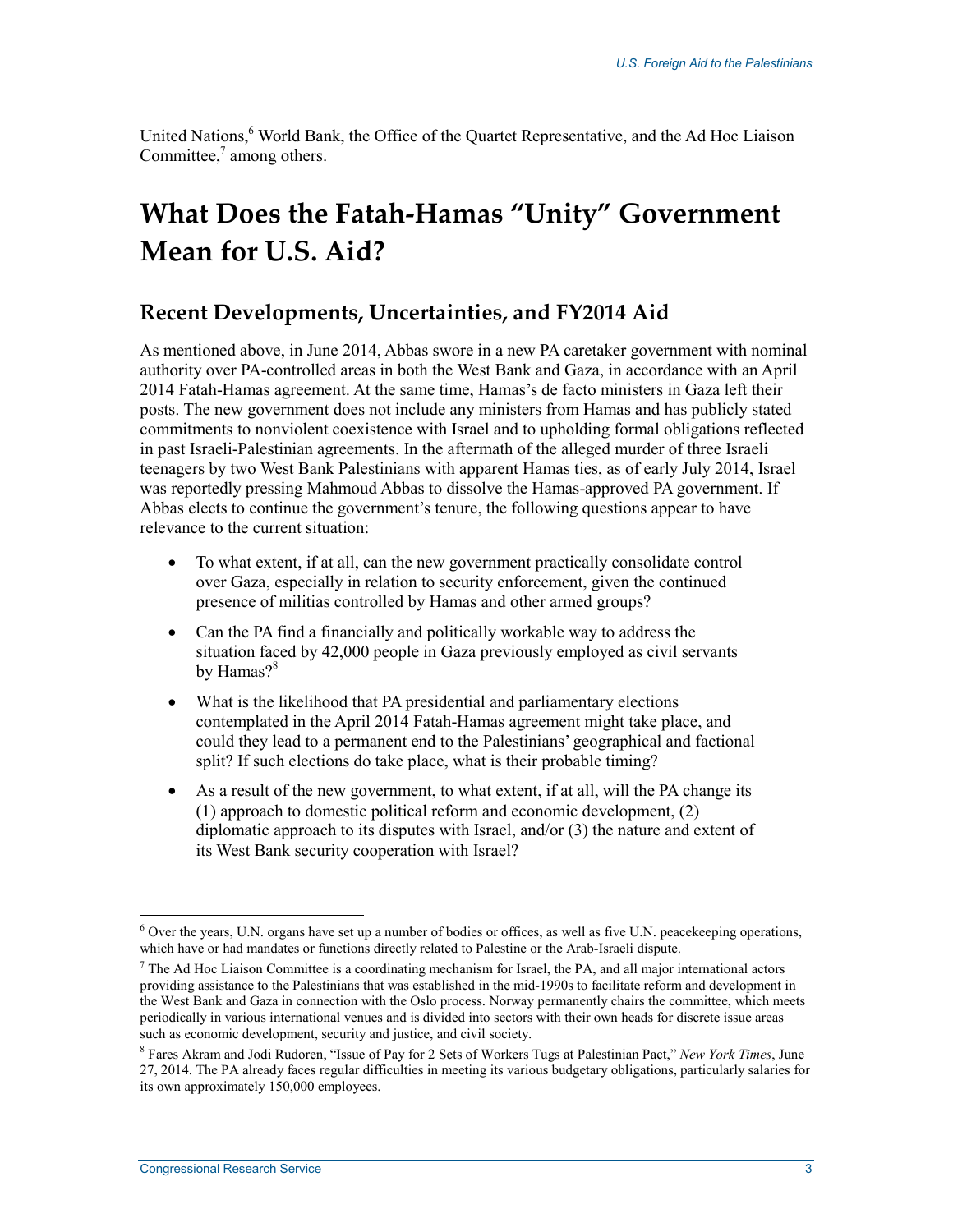The Obama Administration has stated its intent to continue financial assistance to the PA and to carefully monitor the new government's composition and actions.<sup>9</sup> Several Members of Congress have expressed skepticism about providing U.S. assistance to any PA government approved by Hamas, and some have proposed legislation that would change the conditions on aid to such a government (see "Conditions on Funding Hamas-Approved PA Government" below).<sup>10</sup>

To date, the only distribution of FY2014 aid to the Palestinians has been \$15 million in ESF project assistance through contracting organizations.<sup>11</sup> Regarding possible future ESF distributions (for both project assistance and direct budgetary assistance to the PA) in FY2014, according to July 3, 2014, email correspondence from a State Department official to CRS, "Given the current political context, the Department of State is working closely with the interagency and with the Hill to determine the best way forward on notification. No final decisions have been made."

Regarding the possible effect of delays in distributing aid, a U.S. Agency for International Development (USAID) official made the following statement to CRS via email on June 23, 2014:

Several USAID programs in education, health, infrastructure, and economic growth, which contribute to continued political and economic stability in the West Bank and Gaza and the viability of a two-state solution, are currently in urgent need of funding. If funding is not received, crucial development gains may be jeopardized.

For information on possible INCLE security assistance distributions in FY2014, see "U.S. Security Assistance to the Palestinian Authority" below.

## **Current and Past Legislative Conditions**

Current conditions regarding a "power-sharing PA government" involving Hamas are as follows. No aid is permitted for a power-sharing PA government that includes Hamas as a member, or that results from an agreement with Hamas and over which Hamas exercises "undue influence," unless the President certifies that the PA government, including all ministers, has "publicly accepted and is complying with" the following two principles embodied in Section 620K of the Palestinian Anti-Terrorism Act of 2006 (PATA), P.L. 109-446: (1) recognition of "the Jewish state of Israel's right to exist" and (2) acceptance of previous Israeli-Palestinian agreements (the "Section 620K principles").<sup>12</sup> If the PA government is "Hamas-controlled," PATA applies additional conditions, limitations, and restrictions on aid. Under PATA, in the event that Hamas participation in a PA government precludes ministries from receiving aid, the PA President and judiciary (if not Hamas-controlled) may under certain conditions receive aid pursuant to a presidential waiver for national security purposes.

**Extemporal Constructs:**<br><sup>9</sup> State Department Daily Press Briefing, June 1, 2014.

<sup>10 &</sup>quot;U.S. lawmakers want to hold aid to new Palestinian unity government," *Reuters*, June 2, 2014.

<sup>&</sup>lt;sup>11</sup> USAID FY2014 Congressional Notification #39, November 8, 2013. The notification also included \$10 million in FY2013 ESF-OCO funding.

<sup>&</sup>lt;sup>12</sup> Consolidated Appropriations Act, 2014 (P.L. 113-76), §7040(f). The Section 620K principles have some similarity to the principles the so-called international Quartet (United States, European Union, U.N. Secretary-General's office, and Russia) has required Hamas to meet before accepting dealings with it: (1) recognizing Israel's right to exist, (2) renouncing violence, and (3) accepting previous Israeli-Palestinian agreements.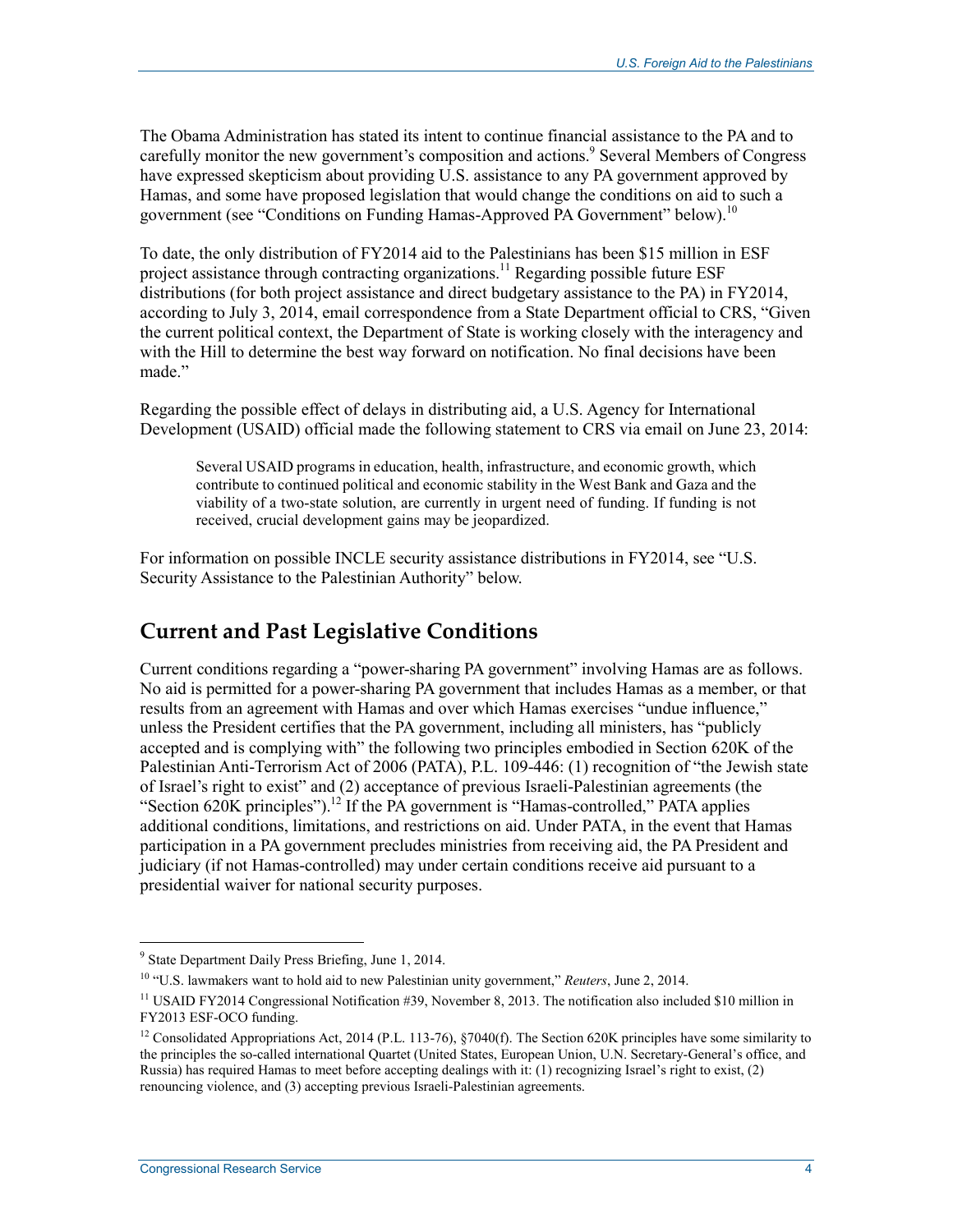It is unclear whether the PA government established in June 2014 is either subject to the "undue influence" of Hamas or "Hamas-controlled," thus potentially triggering the conditions on U.S. aid cited above. The Obama Administration does not appear to have made a determination that either undue influence or Hamas control applies in this case, though some Members of Congress have voiced concerns regarding the issue. Under PATA, the Palestinian Legislative Council (PLC) is considered to be part of the PA, but the legal consequences if the PLC were to reconvene with the majority Hamas won in 2006 are unclear.<sup>13</sup>

Conditions regarding U.S. aid to a power-sharing PA government were different in FY2008 and FY2009 appropriations legislation than they have been since FY2010. Under the previous conditions, in the event of a power-sharing PA government formed with Hamas as "a member," U.S. aid would have been prohibited unless Hamas (as opposed to the government and its ministers) had accepted the Section 620K principles.<sup>14</sup>

See "FY2015 Appropriations Process" below for legislative proposals and possible questions for Congress regarding this issue.

## **Other Issues for Congress**

Questions regarding the advisability of aid and its effective implementation also exist with regard to other issues. Such issues include past and possible future initiatives—such as at the United Nations or the International Criminal Court (ICC)—aimed at bolstering international support for Palestinian statehood. In connection with these issues, informal congressional holds (see **Appendix A**) delayed significant portions of already-appropriated FY2011 and FY2012 U.S. aid. These holds were eventually released. Subsequently, Congress has enacted provisions that would restrict aid to the PA as a result of certain international initiatives (see discussion below). Public debate has intensified over the advisability and probability of future Palestinian international initiatives after the latest round of Israel-PLO negotiations ended in April 2014 without agreement on issues of dispute or a way forward. On April 1, Mahmoud Abbas signed documents aimed at having "Palestine" accede to 15 multilateral treaties and conventions.15 Accession is proceeding in accordance with the specific provisions set forth in each treaty or convention.

<sup>&</sup>lt;u>.</u> <sup>13</sup> Although a Hamas-majority PLC could technically pass legislation controlling various functions of the PA government, a document summarizing a May 16, 2011, 3D Security Initiative briefing for a congressional staff audience stated that the PLC would not likely play an activist role—absent widespread consensus across factions given the interim nature of a potential power-sharing agreement as a placeholder anticipating PA presidential and legislative elections.

<sup>14</sup> Consolidated Appropriations Act, 2008 (P.L. 110-161), "Economic Support Fund"; Omnibus Appropriations Act, 2009 (P.L. 111-8), §7040(f)(1).

<sup>&</sup>lt;sup>15</sup> PLO Negotiations Affairs Department, "Q&A: Palestine's Accession to International Treaties," April 2, 2014, available at http://nad-plo.org/userfiles/file/fact%20sheets/Q&A%20Accession.pdf. The PLO claims that the status of the "State of Palestine" as a nonmember observer state of the United Nations—a status it received pursuant to U.N. General Assembly Resolution 67/19 in November 2012—entitles it to join a total of 63 treaties, conventions, and agencies, and that it "will do so in the best interests of its people, as and when it sees fit." For more information on this resolution and various Palestinian international initiatives, see CRS Report RL34074, *The Palestinians: Background and U.S. Relations*, by Jim Zanotti; CRS Report R43614, *Membership in the United Nations and Its Specialized Agencies*, by Luisa Blanchfield and Marjorie Ann Browne; and CRS Report R42999, *The United Nations Educational, Scientific, and Cultural Organization (UNESCO)*, by Luisa Blanchfield and Marjorie Ann Browne.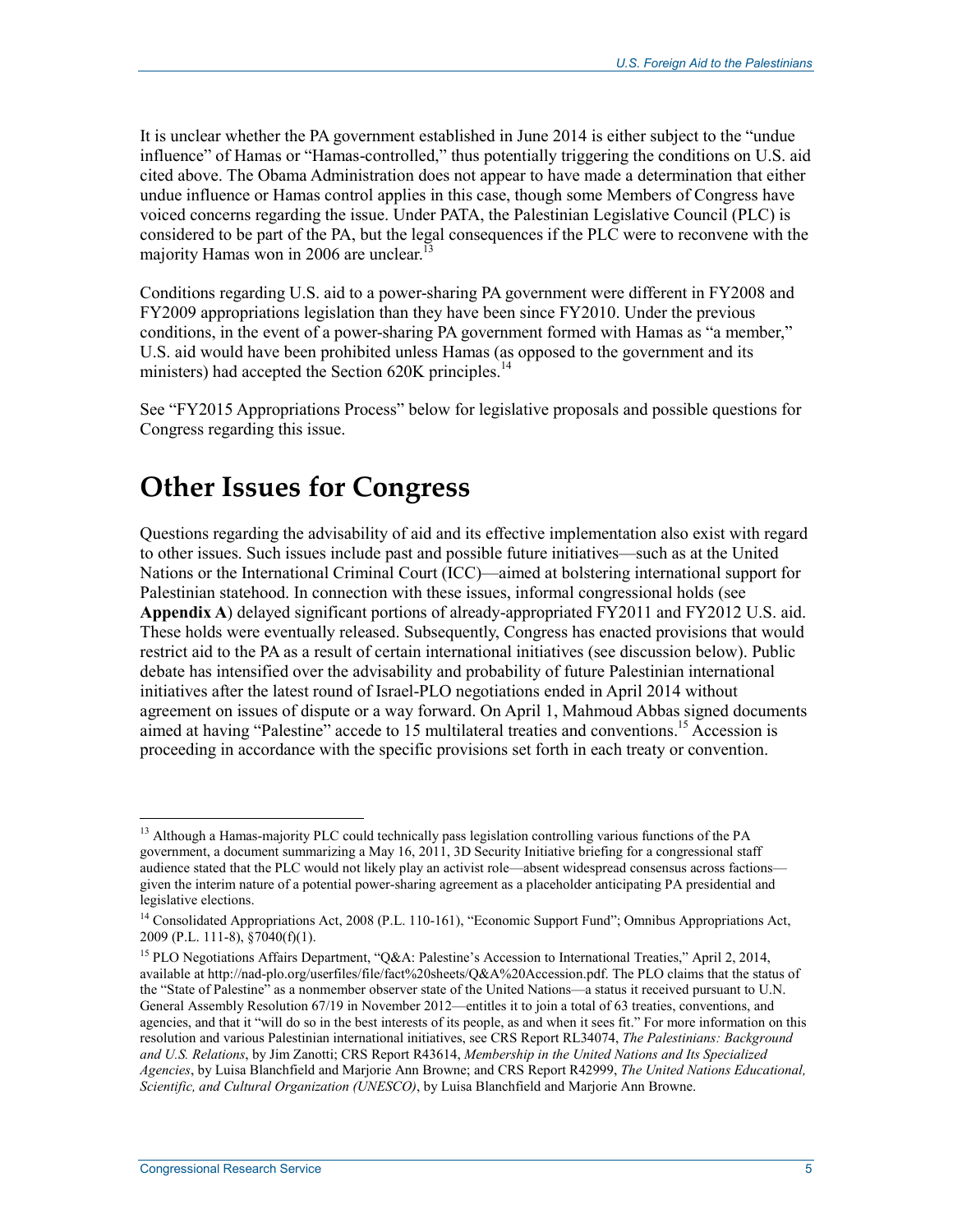Another issue of congressional interest stems from allegations made by a number of observers that because money is fungible, U.S. aid to the PA indirectly supports PA payments supposedly going to some Palestinians (and/or their families) who are imprisoned for or accused of terrorism by Israel.<sup>16</sup> As a result, some Members of Congress are considering provisions that could reduce aid to the PA by an amount that the executive branch determines is used for the supposed PA payments in question (see "FY2015 Appropriations Process" below).

Moreover, because of congressional concerns that, among other things, U.S. funds might be diverted to Palestinian terrorist groups, aid to Palestinians is subject to a host of vetting and oversight requirements and legislative restrictions (see "Major Conditions, Limitations, and Restrictions on Aid" below). U.S. assistance to the Palestinians is given alongside assistance from other international donors, and U.S. policy makers routinely call for greater or more timely assistance from Arab governments in line with the pledges those governments make (see **Appendix B**). The figure below details recent direct budgetary assistance for the PA that the State Department has tracked from various sources of funding (i.e., states, international organizations, and other donors) from 2007 to 2014.

<sup>&</sup>lt;sup>16</sup> See, e.g., Prepared testimony of Edwin Black, "Threats to Israel: Terrorist Funding and Trade Boycotts," House Committee on Foreign Affairs, Subcommittee on Terrorism, Nonproliferation, and Trade, March 5, 2014. As cited elsewhere in the report, Section 7039 of the Consolidated Appropriations Act, 2014 (P.L. 113-76) requires the Secretary of State to take all appropriate steps to ensure that ESF assistance for the West Bank and Gaza does not support terrorism, and to terminate assistance to "any individual, entity, or educational institution which the Secretary has determined to be involved in or advocating terrorist activity."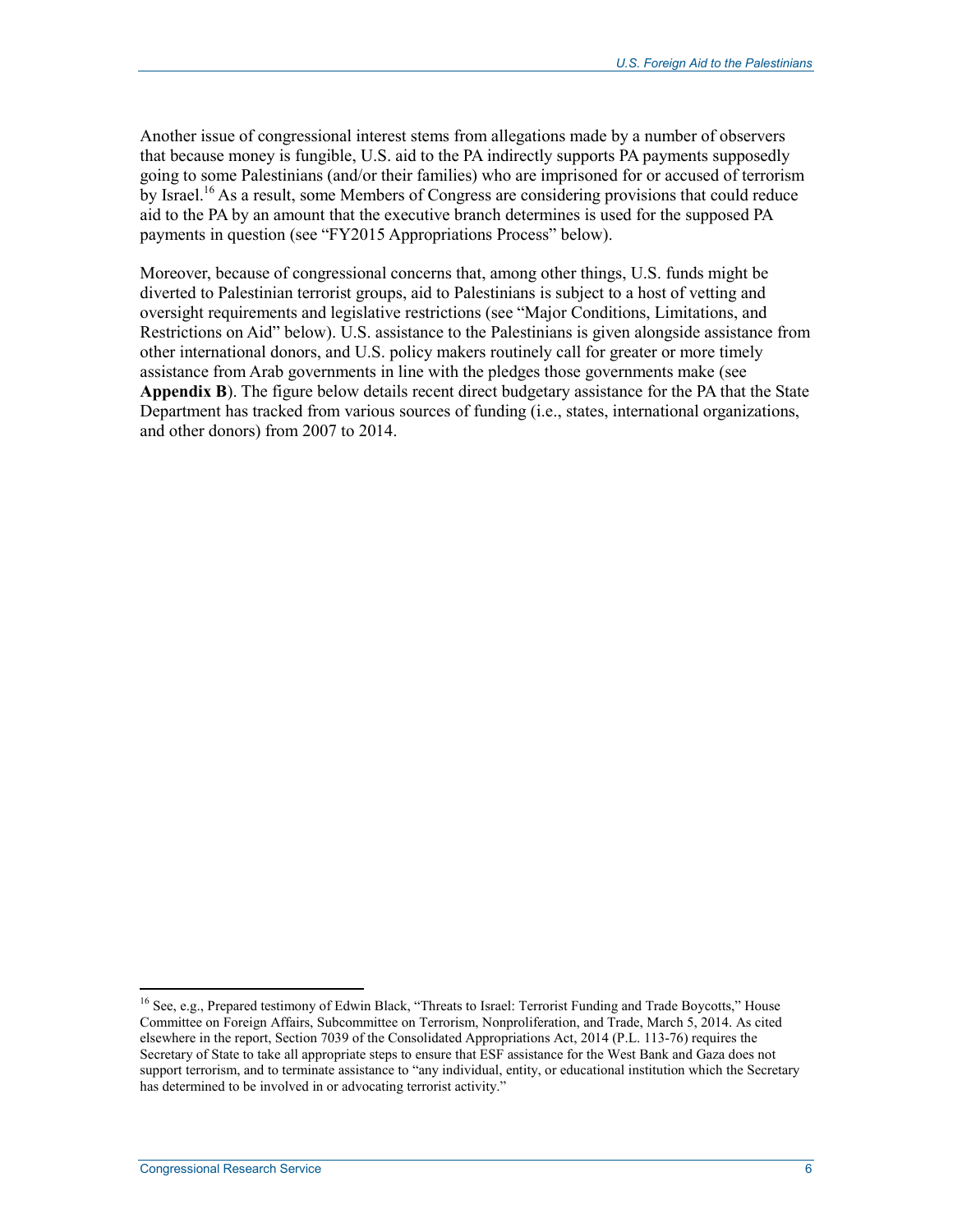|                                | 2007            | 2008            | 2009            | 2010            | 2011          | 2012          | 2013            | 2014          |
|--------------------------------|-----------------|-----------------|-----------------|-----------------|---------------|---------------|-----------------|---------------|
| Saudi<br>Arabia                | \$127,704,197   | \$234,053,786   | \$241,056,731   | \$145,633,071   | \$179,693,900 | \$100,000,000 | \$260,265,649   | \$80,473,816  |
| United                         |                 |                 |                 |                 |               |               |                 |               |
| Arab<br>Emirates               | \$110,000,000   | \$134,221,750   | \$173,930,947   | \$42,906,703    | \$42,500,000  | \$85,486,120  | \$50,000,000    | \$0           |
| Arab<br>league                 | \$0             | \$99,895        | \$0             | \$0             | \$0           | \$0           | \$0             | \$0           |
| Oman                           | \$0             | \$0             | \$2,909,431     | \$0             | \$10,000,000  | \$0           | \$5,000,000     | \$0           |
| Algeria                        | \$52,799,969    | \$62,943,959    | \$25,969,871    | \$29,574,309    | \$52,799,920  | \$26,400,000  | \$26,399,982    | \$26,399,960  |
| Kuwait                         | \$33,415,814    | \$80,000,000    | \$0             | \$50,000,000    | \$50,000,000  | \$50,000,000  | \$50,000,000    | \$0           |
| Iraq                           | \$10,000,000    | \$0             | \$0             | \$0             | \$0           | \$25,000,000  | \$28,749,980    | \$0           |
| Egypt                          | \$0             | \$14,628,676    | \$17,831,750    | \$7,895,200     | \$5,014,828   | \$3,175,861   | \$0             | \$0           |
| Qatar                          | \$110,076,873   | \$0             | \$0             | \$9,658,120     | \$0           | \$30,000,000  | \$8,999,982     | \$99,999,880  |
| Arab<br>League                 | \$443,996,853   | \$525,948,066   | \$461,698,730   | \$285,667,403   | \$340,008,648 | \$320,061,981 | \$429,415,593   | \$206,873,656 |
| EU<br><b>PEGASE</b>            | \$493,073,020   | \$651,272,444   | \$425,546,604   | \$382,233,417   | \$238,570,460 | \$267,418,287 | \$257,376,690   | \$75,733,016  |
| France                         | \$20,250,000    | \$37,162,854    | \$33,481,562    | \$30,374,246    | \$27,317,500  | \$24,130,000  | \$25,651,765    | \$0           |
| Sweden                         | \$2,933,280     | \$0             | \$0             | \$0             | \$0           | \$0           | \$0             | \$0           |
| UK                             | \$6,000,000     | \$57,200,000    | \$49,100,000    | \$76,900,000    | \$37,900,000  | \$35,580,000  | \$64,821,865    | \$19,000,000  |
| Greece                         | \$0             | \$0             | \$2,652,820     | \$2,800,000     | \$0           | \$0           | \$0             | \$0           |
| Cyprus                         | \$0             | \$0             | \$0             | \$100,000       | \$0           | \$0           | \$0             | \$0           |
| Finland                        | \$0             | \$3,600,000     | \$0             | \$0             | \$0           | \$0           | \$0             | \$0           |
| Poland                         | \$0             | \$500,000       | \$0             | \$0             | \$0           | \$0           | \$0             | \$0           |
| EU and<br>EU<br><b>Members</b> | \$522,256,300   | \$749,735,298   | \$510,780,986   | \$492,407,663   | \$303,787,960 | \$327,128,287 | \$347,850,320   | \$94,733,016  |
| <b>United</b><br><b>States</b> | \$4,705,897     | \$302,261,822   | \$275,000,000   | \$222,864,771   | \$50,000,000  | \$0           | \$348,000,000   | \$0           |
| Other<br><b>Donors</b>         | \$41,069,651    | \$185,475,653   | \$100,709,599   | \$144,457,229   | \$67,898,799  | \$178,867,227 | \$125,699,960   | \$52,799,960  |
| <b>TOTAL</b>                   | \$1,012,028,701 | \$1,763,420,839 | \$1,348,189,315 | \$1,145,397,066 | \$761,695,407 | \$826,057,495 | \$1,250,965,873 | \$354,406,632 |

**Figure 1. International Budget Support for the Palestinian Authority, 2007-2014**  (by source of funding; current year \$)

**Source:** U.S. State Department

**Notes:** All amounts are approximate. For information on the EU's PEGASE mechanism for channeling financial assistance to the PA from the EU budget and EU member states, see

http://eeas.europa.eu/delegations/westbank/eu\_westbank/tech\_financial\_cooperation/index\_en.htm.

## **FY2015 Appropriations Process**

## **Legislative Proposals**

#### **Conditions on Funding Hamas-Approved PA Government**

The House version of the Department of State, Foreign Operations and Related Programs Appropriations Act, 2015 (H.R. 5013), as reported by the House Appropriations Committee in June 2014, features a provision (§7040(f)) that would differ from the P.L. 113-76 provision governing FY2014 aid to a power-sharing PA government. It would require any such government based on agreement with Hamas—possibly including the current PA government—to meet the Section 620K principles (cited above) without reference to the question of "undue influence." In explaining this provision, H.Rept. 113-499 stated that funds will be prohibited "to any powersharing government that is based on agreement with Hamas, unless conditions required in the Palestinian Anti-terrorism Act of 2006 (PATA) are met." The report further stated that:

The Committee has not allocated funds for the Palestinian Authority [for FY2015] because the current government was put in place based on an agreement with Hamas. The Committee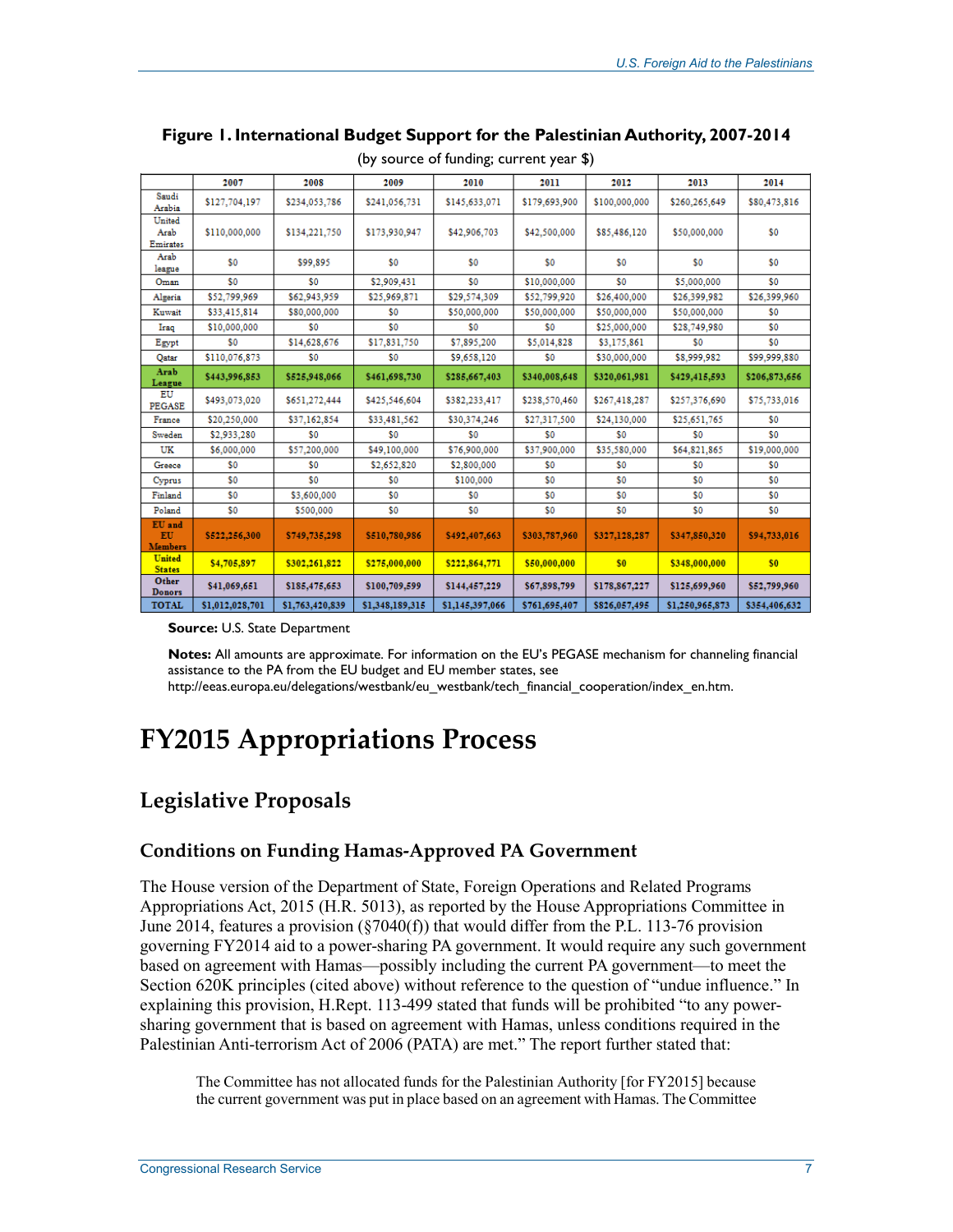has, therefore, deferred the decision to provide funds until it can be determined that such government is actually adhering to the requirements included in the PATA.

The Senate version (S. 2499), as reported by the Senate Appropriations Committee in June 2014, would maintain the provision for FY2015 in the same form as it exists for FY2014. However, S.Rept. 113-195 would direct the Secretary of State to submit a report to the committee prior to obligating FY2015 ESF assistance for the West Bank and Gaza "detailing and assessing the capabilities of the Palestinian Authority to manage and conduct effective oversight of U.S. assistance in accordance with section 7040(f)."

On April 29, 2014, Senator Rand Paul introduced the Stand with Israel Act of 2014 (S. 2265).<sup>17</sup> which would prohibit U.S. assistance to the PA,<sup>18</sup> subject to an exception for any particular fiscal year if the President certifies during that fiscal year that the PA has satisfied a number of  $\epsilon$  conditions.<sup>19</sup>

#### **Funding Reduction for PA Payments to Alleged Terrorists**

Both H.R. 5013 ( $\S7041(i)(3)$ ) and S. 2499 ( $\S7041(i)(3)$ ) include a provision that would require the Secretary of State to reduce ESF made available for the PA by an amount the Secretary determines "is equivalent to that expended by the Palestinian Authority in payments to individuals and the families of such individuals that are imprisoned for acts of terrorism or who died committing such acts during the previous calendar year."<sup>20</sup> H.R. 5013 would also require a report to the Committees on Appropriations on the amount reduced for FY2015 prior to the obligation of funds for the PA, and on the steps taken to prevent any such payments by the PA.

A July 1, 2014, *Washington Times* column asserted that the PA has announced that prisoner payments might be shifted from the PA to the PLO. The column quoted a PA spokesman as saying on television in June 2014 that the shift would "provide political and legal cover" and "eliminate arguments  $\ldots$  that [foreign] aid money [to the PA] is going to the prisoners.<sup>221</sup> It is unclear whether or how such a shift might affect the proposed legislation discussed above.

 $17$  The act has garnered at least 17 co-sponsors and has been referred to the Senate Foreign Relations Committee.

<sup>&</sup>lt;sup>18</sup> In appraising S. 2265, one journalist stated that "a former U.S. official critical of the administration explained that the bill is dangerous insofar as 'it denies any flexibility in areas where flexibility is of great importance for Israeli security. It would mean zero funding of any Palestinian security service, even if that service is doing yeoman work against Hamas and works secretly hand in glove with Israel to stop terror against Israelis. Why is that smart?'" Jennifer Rubin, "Rand Paul gets it partially right on aid to the PA," *Washington Post*, April 30, 2014.

<sup>&</sup>lt;sup>19</sup> The conditions are (1) formally recognizing the right of Israel to exist as a Jewish state, (2) publicly recognizing the state of Israel, (3) renouncing terrorism, (4) purging all individuals with terrorist ties from security services, (5) terminating funding of anti-American and anti-Israel incitement, (6) publicly pledging to not engage in war with Israel, and (7) honoring previous diplomatic agreements. H.Res. 622, which was introduced by Representative Trent Franks and has garnered at least 23 co-sponsors, would call for the PA to dissolve the "unity government with Hamas" and take a number of conciliatory measures vis-à-vis Israel, while, if no dissolution occurs, calling for the Secretary of State to designate both the PA and the PLO as Foreign Terrorist Organizations.

 $^{20}$  H.Res. 542, which was introduced by Representative Ted Yoho and has garnered at least 10 co-sponsors, would express the sense of the House that U.S. aid to the PA should be suspended until the PA stops making such payments. 21 Clifford D. May, quoting PA spokesperson Ehab Bessaiso, "MAY: Salaries for terrorists," *Washington Times*, July 1,

<sup>2014.</sup>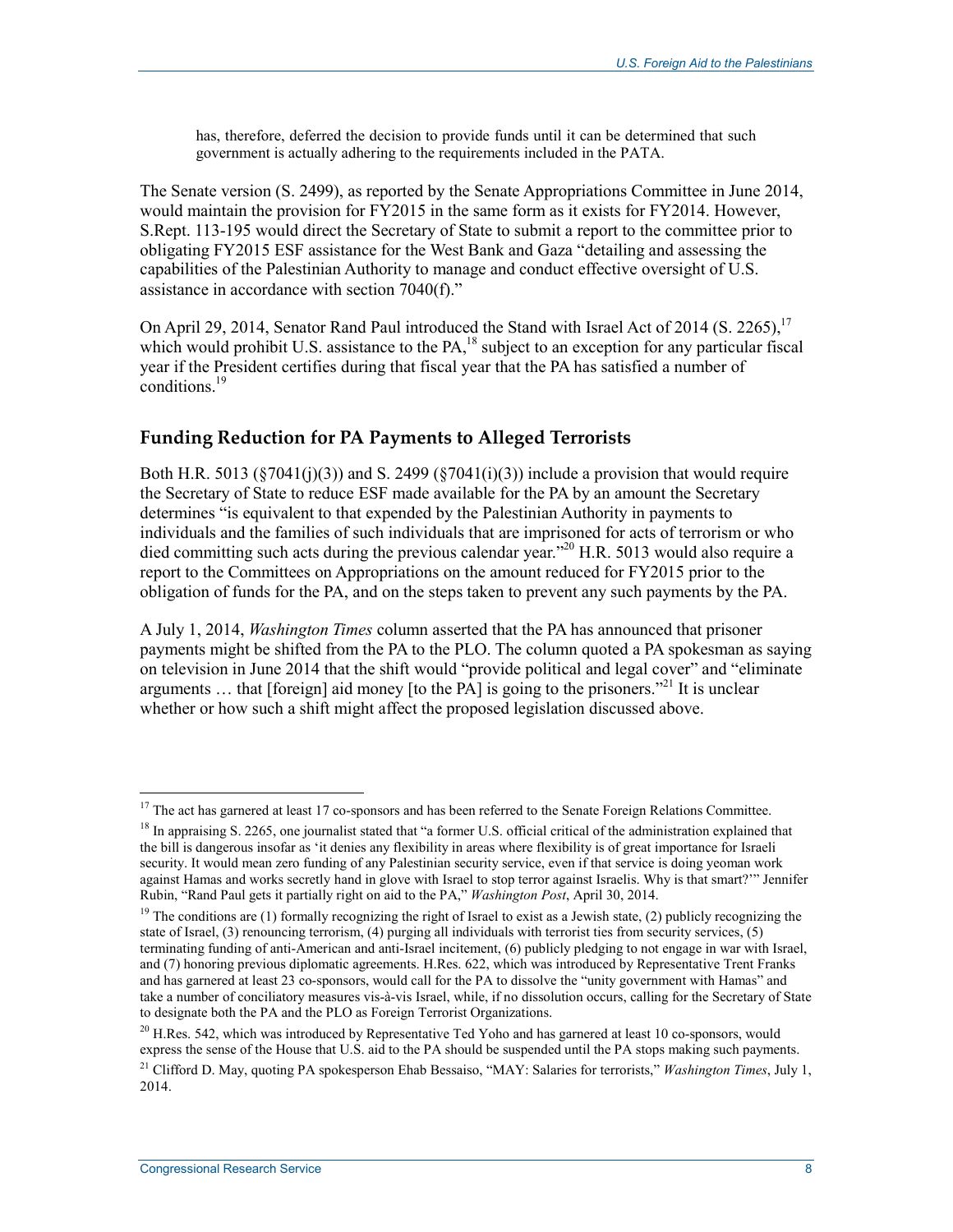#### **Exclusion of PA from Defense Appropriations**

The Department of Defense Appropriations Act, 2015 (H.R. 4870), which passed the House in June 2014, contained provisions that would prohibit funds made available by the act from being obligated to the PA ( $\S$ 10033) or from being used to transfer weapons to the PA ( $\S$ 10024).

### **Possible Questions for Congress**

- Is aid to the Palestinians in the U.S. national interest? If so, what specific policy outcomes should Congress seek to achieve or avoid by providing or not providing various types and levels of aid? How important for the United States is aid to the Palestinians among other budget priorities, both foreign and domestic?
- The basic outlines of U.S. aid to the Palestinians have remained relatively constant from FY2008 to the present. How effective has aid been during this time in achieving desired U.S. policy outcomes or avoiding undesirable outcomes? What utility will various types and levels of aid likely provide in light of Israeli-Palestinian and broader regional developments that have taken place since FY2008, including in recent months and years?
- Should a "power of approval" by Hamas over a PA government, absent any further level of participation, trigger a requirement for that government's acceptance and compliance with the Section 620K principles discussed above?
- Should U.S. restrictions be relaxed, tightened, or kept as is regarding which Palestinian party/ies is/are answerable for accepting and complying with the Section 620K principles?
- Should Congress grant the President discretion—under certain conditions and/or for specific purposes—to waive aid restrictions relating to a PA government that includes or involves Hamas but does not meet the Section 620K principles?
- What are the potential costs and benefits of reducing, delaying, suspending, or ending aid in reprisal for Palestinian actions taken in direct opposition to stated U.S. policies? Would the assumption of greater responsibility for Palestinian assistance by other international and regional actors serve or run counter to U.S. interests $2^{22}$
- How effective has U.S. security assistance to the PA been? Under what circumstances can the United States, Israel, and the Palestinian people rely on the

<sup>1</sup> <sup>22</sup> One possible reason that some Members of Congress have shown reluctance to continue funding the PA in light of Palestinian initiatives within the U.N. system is a possible perception of these Palestinian initiatives as an attempt to undermine the U.S. role as "honest broker" and guarantor of the peace process. U.S. lawmakers and officials also may view Palestinian action in international fora as a sign that U.S. attempts to use aid for political leverage with the Palestinians are unproductive. However, in testimony offered to the House Committee on Foreign Affairs, Subcommittee on the Middle East and North Africa, on May 8, 2014, Jonathan Schanzer of the Foundation for Defense of Democracies said, in addressing the possible consequences of a U.S. aid cutoff to the Palestinians, "You know, if we zero out Palestinian funding, then here is the big problem. You are going to have someone else come in and they are going to be worse. More than likely, you are going to see the Saudis, the Iranians, the Qataris, the Turks. They are all going to come in and they are not even going to hold the Palestinians to account at all. The important thing from my perspective, if we are going to keep the funding going, we need to make sure that we have tighter controls. We need to demand performance. And, in my opinion, we have just simply failed to do so."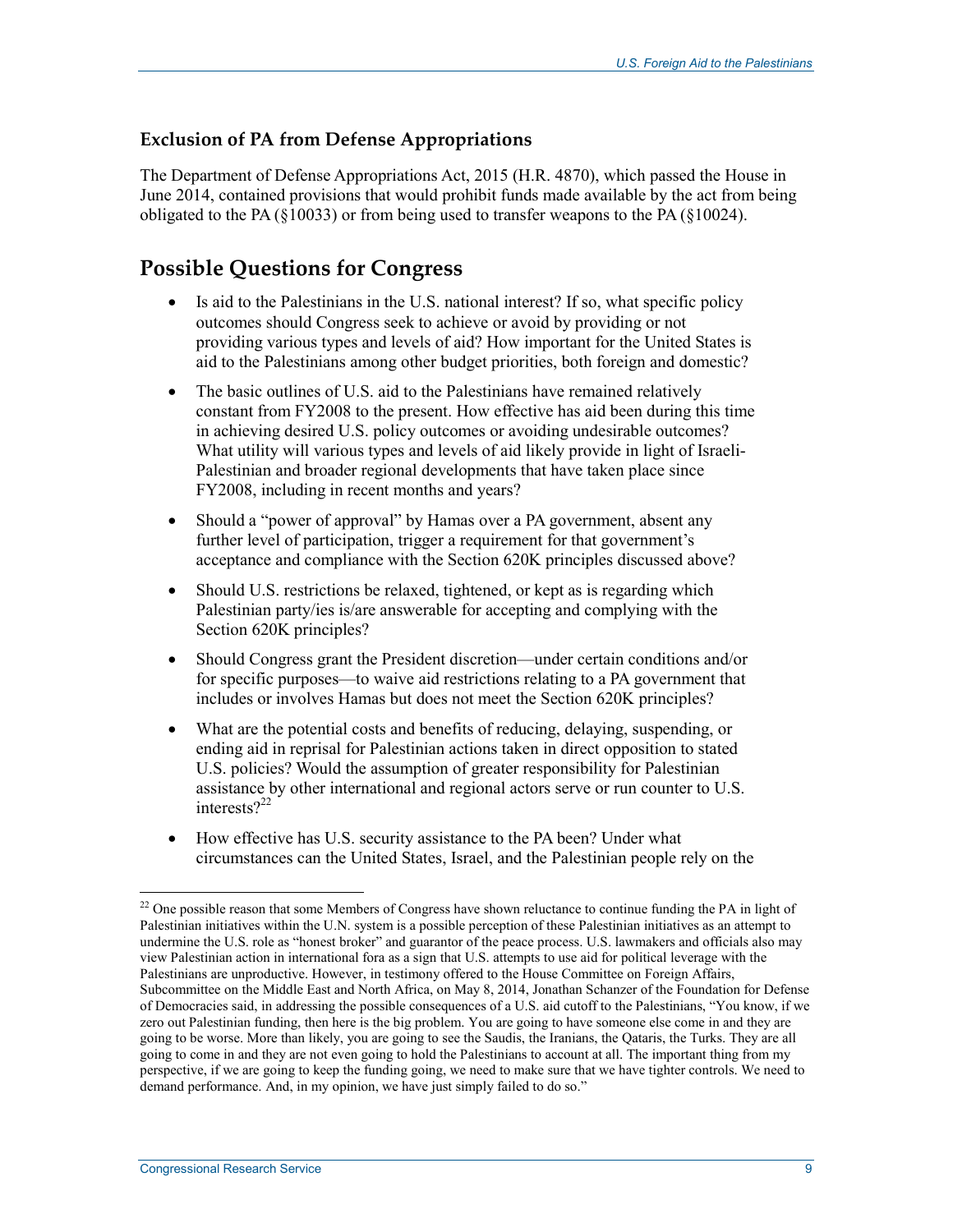PA security forces to counter terrorism and maintain law and order? Do questions regarding the professionalism and staying power of other Western-trained forces in the region (such as in Iraq) also apply to PA forces?

- What additional legislative and oversight measures, if any, should Congress take to prevent aid from being used—or allegations that it is being used—to support Palestinian terrorism? Should such measures address payments made by the PA and/or other Palestinian organizations to Palestinians (and/or their families) who are imprisoned for or accused of terrorism by Israel?
- There are a number of factors—economic, political, educational, security—that Congress might consider when determining if and how to provide aid to Palestinians in Gaza. Which of these are most significant? Do recent changes in Gaza create a more or less advantageous situation for U.S. aid initiatives, given Hamas's relinquishment of day-to-day control but maintenance of its militia and rocket arsenal, as well as changes and continued uncertainty in Egypt and its Sinai Peninsula (which adjoins Gaza)?
- Does U.S. aid to the Palestinians strengthen leaders who support peaceful coexistence with Israel, and if so, how? Does it undermine them, and if so, how? Should Congress and the Obama Administration seek to strengthen or stabilize the rule of Mahmoud Abbas and his colleagues despite charges of corruption and growing authoritarianism in their circles? $2^{23}$
- How much of a role should the United States play in supporting Palestinian democracy, institutional reform, rule of law, and economic development? What are prospects for these efforts following the June 2013 replacement of former PA prime minister Salam Fayyad?
- How should Congress evaluate the costs and benefits of UNRWA's activities, and how, if at all, should this affect U.S. contributions to UNRWA?
- In crafting legislation and providing oversight of executive branch action, should Congress consider the possible occurrence of high-impact events—such as a major terrorist attack or uprising, a surprise election outcome, an outbreak of war, or pursuit by Palestinians of political strategies outside of negotiations with Israel? If so, how should this consideration shape congressional initiatives?

 $2<sup>23</sup>$  Some allegations of PA corruption focus on the Palestine Investment Fund (PIF). The Government Accountability Office (GAO) published a July 2013 report on U.S. involvement with the PIF in response to a request from Representatives Nita Lowey, Steve Israel, and Ted Deutch. The report stated that USAID has provided \$1.3 million in project assistance to an international school in Gaza that is owned by a PIF subsidiary, and that USAID and the U.S. Overseas Private Investment Corporation (OPIC) have provided assistance and/or loan guarantees to a West Bank mortgage lending corporation and a West Bank loan guarantee facility that PIF also supports. GAO, *U.S. Programs Involving the Palestine Investment Fund*, GAO Foreign Assistance Report 13-457, July 2013.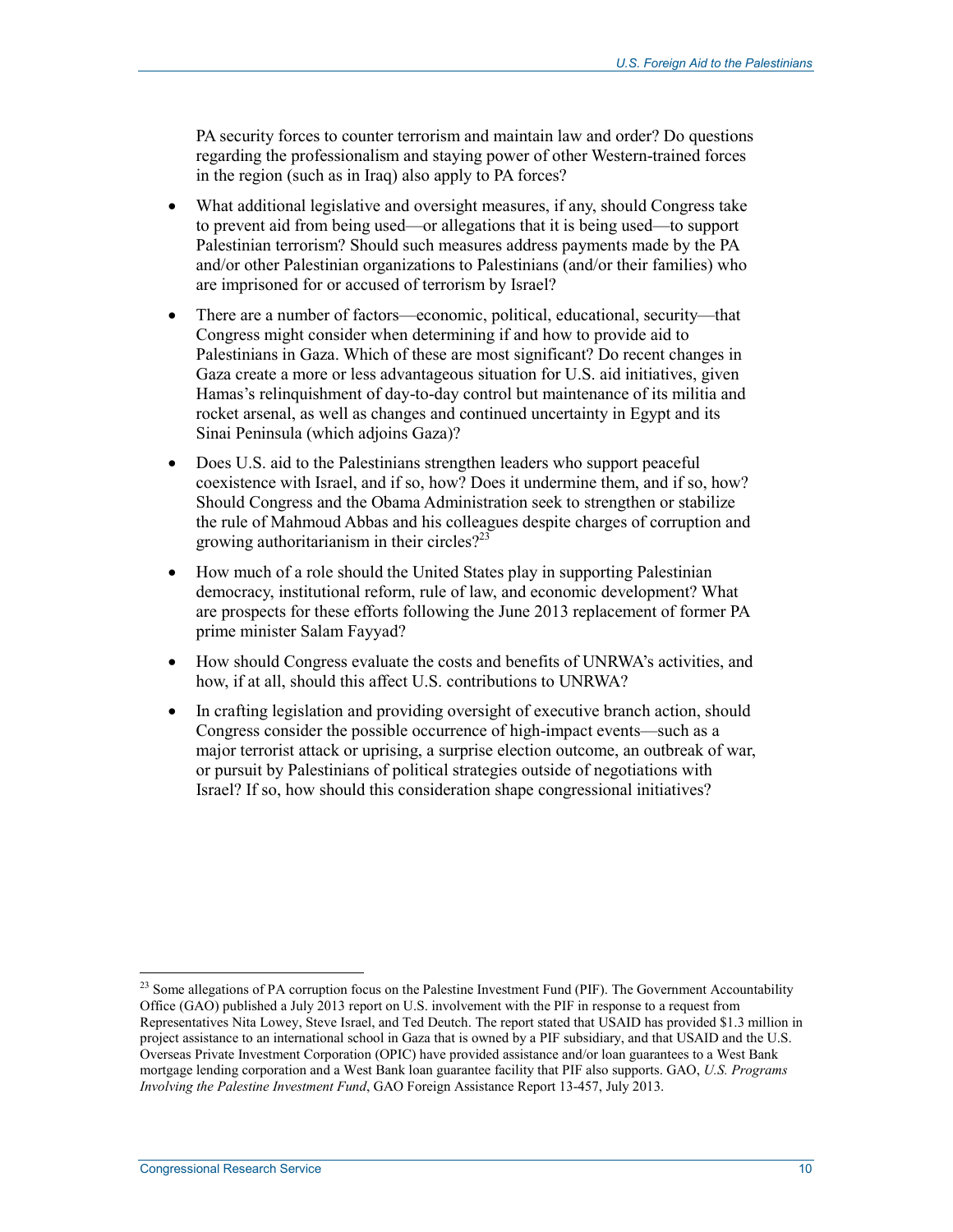# **Major Conditions, Limitations, and Restrictions on Aid**

Annual appropriations legislation routinely contains the following conditions, limitations, and restrictions on U.S. aid to Palestinians (for conditions regarding a "power-sharing government" involving Hamas, see "Current and Past Legislative Conditions" above):<sup>24</sup>

- *Hamas and Terrorism*: Aid is specifically prohibited from going to Hamas or Hamas-controlled entities, and no aid may be made available for the purpose of recognizing or otherwise honoring individuals who commit or have committed acts of terrorism. Additionally, the Secretary of State is required to take all appropriate steps to ensure that ESF assistance for the West Bank and Gaza does not support terrorism, and to terminate assistance to "any individual, entity, or educational institution which the Secretary has determined to be involved in or advocating terrorist activity."25
- *Palestinian Membership in the United Nations or U.N. Specialized Agencies, and Action at the International Criminal Court (ICC)*: No Economic Support Fund aid is permitted to the PA if the Palestinians:
	- 1. obtain from this point forward (the restriction does not apply to Palestinian membership in UNESCO) "the same standing as member states or full membership as a state in the United Nations or any specialized agency thereof outside an agreement negotiated between Israel and the Palestinians":<sup>26</sup> or
	- 2. initiate "an International Criminal Court judicially authorized investigation, or actively support such an investigation, that subjects Israeli nationals to an investigation for alleged crimes against Palestinians."27

The Secretary of State may waive both restrictions for national security reasons by filing a waiver detailing how "the continuation of assistance would assist in furthering Middle East peace."<sup>28</sup>

- *PA Personnel in Gaza*: No aid is permitted for PA personnel located in Gaza. Although the PA does pay salaries to individuals located in Gaza, USAID insists that U.S. direct budgetary assistance to the PA goes toward paying the PA's suppliers and commercial creditors (see "Direct Assistance to the Palestinian Authority" below).
- *PLO and Palestinian Broadcasting Corporation (PBC)*: No aid is permitted for the PLO or for the PBC.

<sup>1</sup> <sup>24</sup> Current conditions and restrictions for FY2014 are contained in P.L. 113-76, §§7036-7040 and 7041(j). 25 P.L. 113-76, §7039.

<sup>&</sup>lt;sup>26</sup> P.L. 113-76, §7041(j)(2). Because U.N. General Assembly Resolution 67/19, which was adopted in November 2012, did not provide member state status to "Palestine" at the United Nations (it only conferred nonmember state observer status), it did not trigger the aid restriction.

 $^{27}$  P.L. 113-76, 87041(j)(2).

 $28$  Ibid.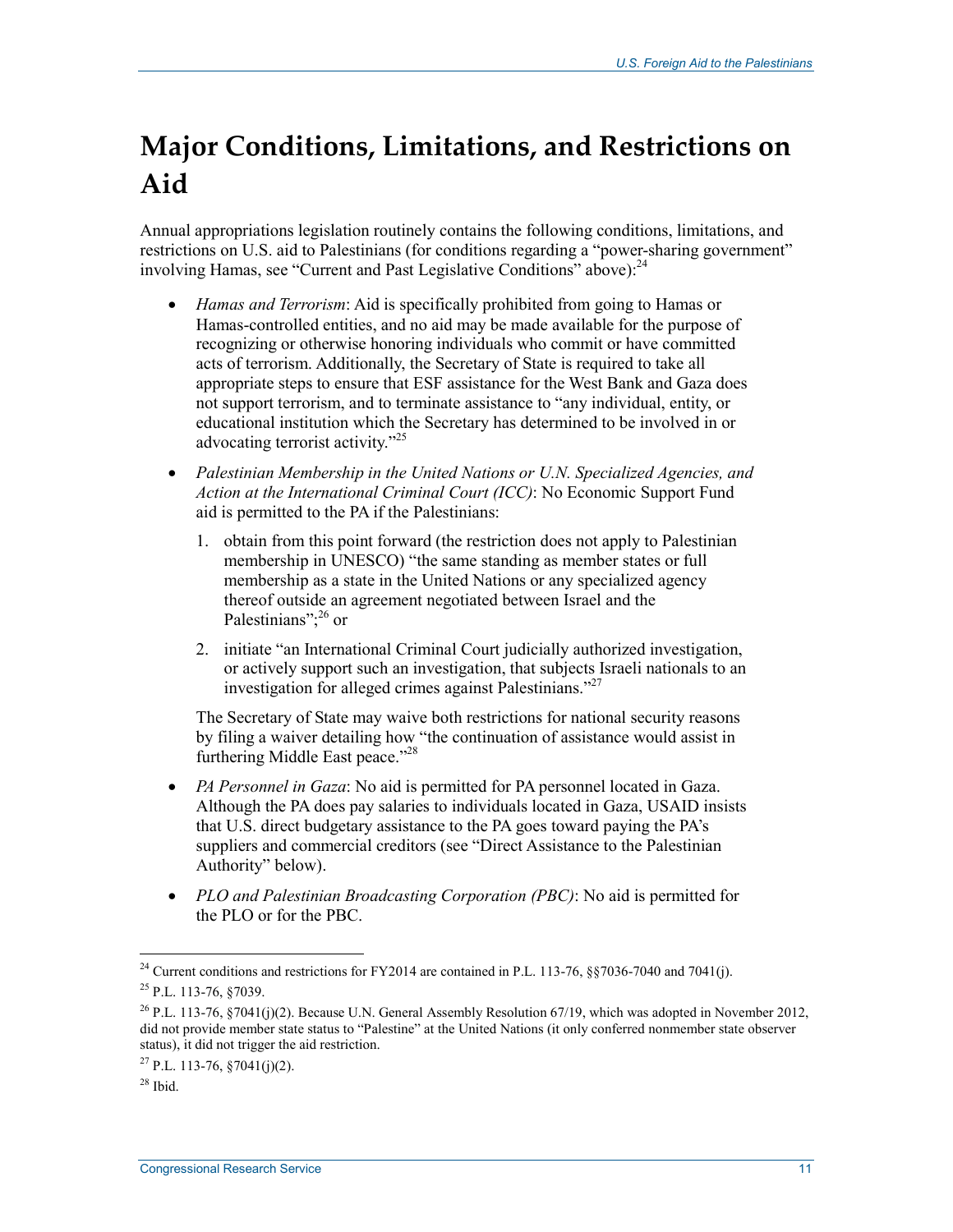- *Palestinian State*: No funds may be provided to support a future Palestinian state unless the Secretary of State certifies that the governing entity of the state:
	- 1. has demonstrated a firm commitment to peaceful coexistence with the State of Israel;
	- 2. is taking appropriate measures to counter terrorism and terrorist financing in the West Bank and Gaza in cooperation with Israel and others; and
	- 3. is working with other countries in the region to "vigorously pursue efforts to establish a just, lasting, and comprehensive peace in the Middle East that will enable Israel and an independent Palestinian state to exist within the context of full and normal relationships."29

This restriction does not apply to aid meant to reform the Palestinian governing entity so that it might meet the three conditions outlined above. Additionally, the President is permitted to waive this restriction for national security purposes.

• *Vetting, Monitoring, and Evaluation*: As discussed throughout this report, for U.S. aid programs for the Palestinians, annual appropriations legislation routinely requires executive branch reports and certifications, as well as internal and Government Accountability Office (GAO) audits. These requirements appear to be aimed at, among other things, preventing U.S. aid from benefitting terrorists or abetting corruption, and assessing aid programs' effectiveness.<sup>30</sup>

## **Types of U.S. Bilateral Aid to the Palestinians**

## **Project Assistance (Economic Support Fund)**

#### **Types of Funding Programs**

Most economic aid to the Palestinians is appropriated through the ESF account and provided by USAID and, to a far lesser degree, the State Department<sup>31</sup> to implementing partners (both forprofit and nonprofit contractors) operating in the West Bank and the Gaza Strip. Funds are allocated in this program for projects in sectors such as humanitarian assistance, economic development, democratic reform, improving water access and other infrastructure, health care, education, and vocational training. Currently most, if not all, funds for the Gaza Strip are dedicated to humanitarian assistance and economic recovery needs.<sup>32</sup> In addition to bilateral U.S.

 $^{29}$  P.L. 113-76, §7036(a).

<sup>30</sup> See, e.g., P.L. 113-76, §§7039-7040. GAO audits are available on the following U.S. aid programs to the Palestinians: (1) Economic Support Fund, including direct assistance to the PA and project assistance (audit for FY2010-FY2011 accessible at http://www.gao.gov/assets/600/592431.pdf), (2) security assistance to the PA through the International Narcotics Control and Law Enforcement account (http://www.gao.gov/new.items/d10505.pdf), and (3) contributions to UNRWA through the Migration and Refugee Assistance and Emergency Refugee and Migration Assistance accounts (http://www.gao.gov/new.items/d09622.pdf).

<sup>&</sup>lt;sup>31</sup> For example, see the State Department's Middle East Partnership Initiative (MEPI) West Bank/Gaza website at http://mepi.state.gov/where-we-work2/west-bank--gaza.html. As stated on USAID's U.S. Overseas Loans and Grants website (http://gbk.eads.usaidallnet.gov), additional amounts have been provided to Palestinians in the West Bank and Gaza via the Department of Agriculture and miscellaneous grant programs.

<sup>32</sup> For further detail on the types of projects funded, see GAO, *U.S. Assistance to the West Bank and Gaza for Fiscal*  (continued...)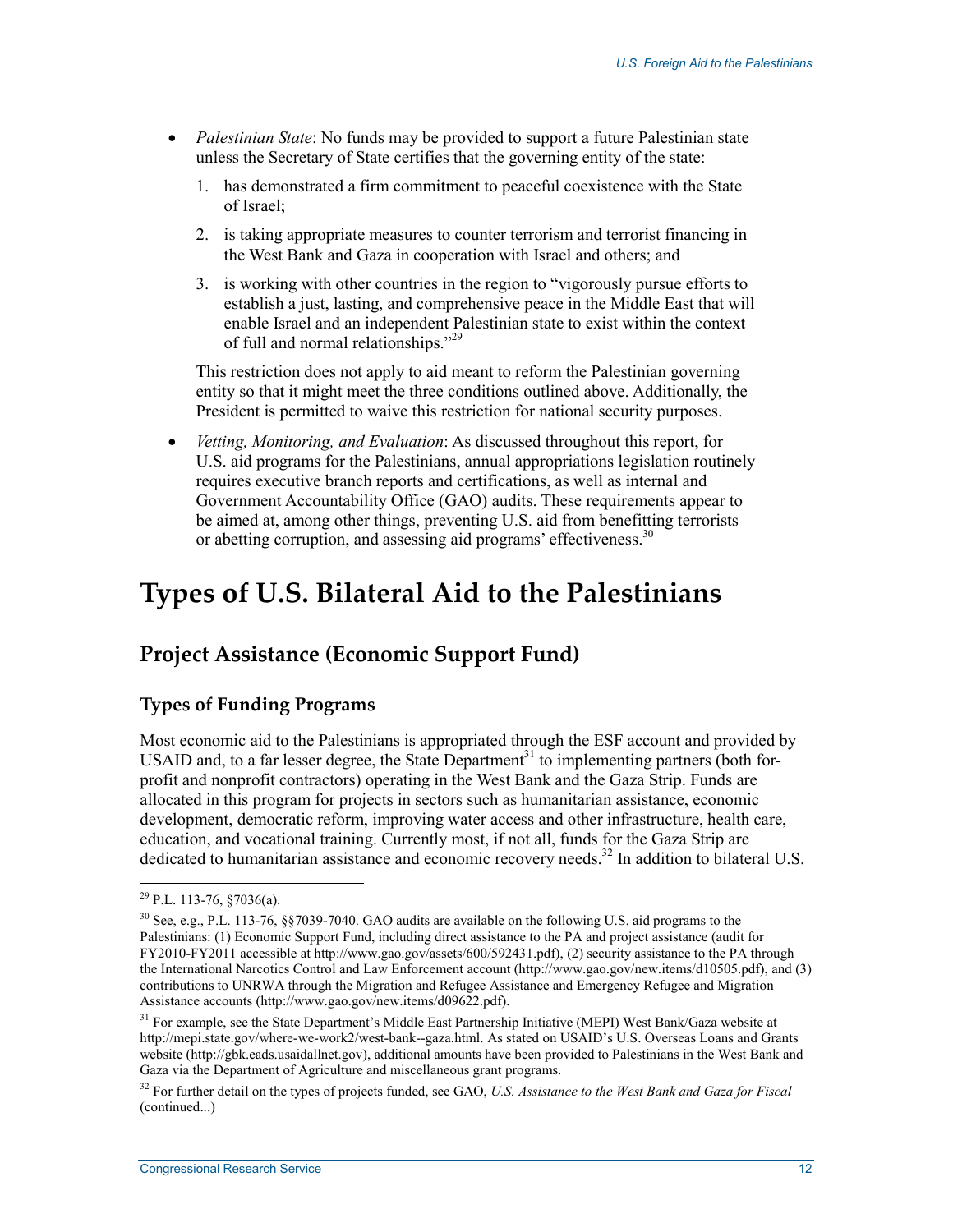assistance to the Palestinians, some amounts generally are allocated from various foreign assistance accounts for Israeli-Palestinian reconciliation or Arab-Israeli cooperation.<sup>33</sup>

#### **Vetting Requirements and Procedures**

USAID's West Bank and Gaza program is subject to a specialized vetting process (for non-U.S. organizations and individuals) and to yearly audits intended to ensure that funds are not diverted to Hamas or other organizations classified as terrorist groups by the U.S. government.<sup>34</sup> This vetting process has become more rigorous since around 2008-2009, presumably in response to allegations that U.S. economic assistance was indirectly supporting Palestinian terrorist groups, and following an internal audit in which USAID reportedly concluded it could not "reasonably ensure" that its money would not wind up in terrorist hands.<sup>35</sup>

A February 2009 statement from USAID described its revamped vetting procedures as follows:

All NGOs applying for grants from USAID are required to certify, before award of the grant will be made, that they do not provide material support to terrorists.... Before making an award of either a contract or a grant to a local NGO, the USAID West Bank/Gaza Mission checks the organization and its principal officers, directors and other key personnel against lists maintained by the Office of Foreign Assets Control (OFAC) within the U.S. Department of Treasury. The Mission also checks these organizations and individuals through law enforcement and intelligence community systems accessed by USAID's Office of Security. At present, the Mission collects additional information up front in addition to the individual's full [four-part] name, such as a government issued photo-ID number and the individual's date and place of birth.... [USAID's] West Bank/Gaza program possess[es] the most comprehensive partner vetting system for foreign assistance throughout the U.S. Government.<sup>36</sup>

<sup>(...</sup>continued)

*Years 2010 and 2011*, GAO Foreign Assistance Report 12-81, July 13, 2012.

<sup>&</sup>lt;sup>33</sup> In past years Congress has generally recommended that an annual amount from the ESF and Development Assistance accounts (\$10 million in FY2012) be put toward a "New Generation in the Middle East" initiative to "build understanding, tolerance, and mutual respect among the next generation of Israeli and Palestinian leaders." P.L. 112-74, §7062(f)(2). P.L. 113-76 did not contain a similarly explicit recommendation for FY2014, though §7060(f) did earmark \$26 million for reconciliation programs generally. Moreover, appropriations of a few million dollars annually generally go toward (1) USAID's Conflict Management and Mitigation Israeli-Palestinian people to people programs, out of the Bureau of Democracy, Conflict, and Humanitarian Assistance budget; and (2) the Middle East Multilaterals and Middle East Regional Cooperation programs, which support Arab-Israeli cooperation in various research and technical fields.

 $34$  P.L. 113-76, §7039(b) sets forth the legal requirements for vetting: "Prior to the obligation of funds appropriated by this Act under the heading `Economic Support Fund' for assistance for the West Bank and Gaza, the Secretary of State shall take all appropriate steps to ensure that such assistance is not provided to or through any individual, private or government entity, or educational institution that the Secretary knows or has reason to believe advocates, plans, sponsors, engages in, or has engaged in, terrorist activity nor, with respect to private entities or educational institutions, those that have as a principal officer of the entity's governing board or governing board of trustees any individual that has been determined to be involved in, or advocating terrorist activity or determined to be a member of a designated foreign terrorist organization: *Provided*, That the Secretary of State shall, as appropriate, establish procedures specifying the steps to be taken in carrying out this subsection and shall terminate assistance to any individual, entity, or educational institution which the Secretary has determined to be involved in or advocating terrorist activity."

<sup>35</sup> Jim Tankersley, "Audit: Terrorists Got U.S. Aid; Agency's Screening Called Inadequate," *Chicago Tribune*, November 16, 2007; See also Testimony of Henrietta Fore, then USAID Administrator and Director of U.S. Foreign Assistance, House Appropriations Subcommittee on State, Foreign Operations, and Related Programs Hearing on the Fiscal 2009 Budget for the U.S. Agency for International Development, February 27, 2008.

 $36$  Statement issued by USAID to CRS on February 5, 2009. USAID does not subject U.S. organizations to vetting due (continued...)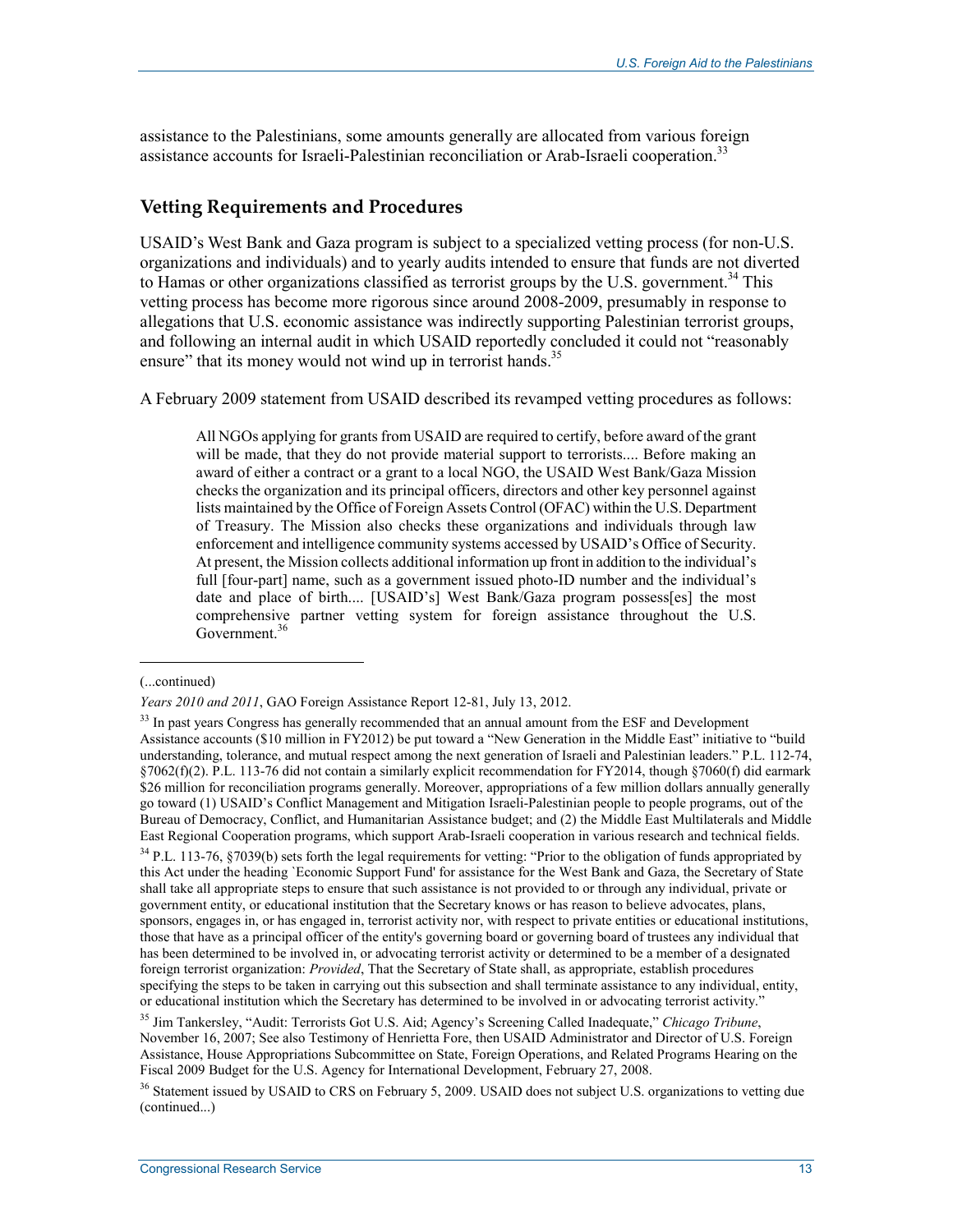A May 2009 GAO report found that USAID had strengthened its antiterrorism policies and procedures in response to recommendations GAO had made in a 2006 report.<sup>37</sup>

## **Direct Assistance to the Palestinian Authority (Economic Support Fund)**

Budgetary assistance is a major part of the U.S. strategy to support the PA in the West Bank, although some Members of Congress have voiced expectations of better governance and a more proactive approach by the PA toward peace with Israel in return.<sup>38</sup> According to annual foreign operations appropriations laws, congressionally approved funds for the West Bank and Gaza Strip cannot be given directly to the PA unless the President submits a waiver to Congress stating that doing so is in the interest of national security, and the Secretary of State certifies that (1) there is a single PA treasury account, civil service roster, and payroll; and (2) "the Palestinian Authority is acting to counter incitement of violence against Israelis and is supporting activities aimed at promoting peace, coexistence, and security cooperation with Israel."<sup>39</sup>

As mentioned above, annual appropriations legislation also routinely places conditions on aid to any power-sharing PA government "of which Hamas is a member," and, since FY2012, appropriations legislation has extended these conditions to any PA government that results from an agreement with Hamas over which Hamas has "undue influence." Even after money is transferred to the PA's treasury account, the United States retains prior approval of any transactions from that account, along with a power of audit over those funds and a three-year right of refund. $40$ 

During the final year of President George W. Bush's Administration, President Bush issued waivers providing \$300 million in direct budgetary assistance to the PA. President Barack Obama

<sup>(...</sup>continued)

to U.S. privacy law concerns. See GAO, *Measures to Prevent Inadvertent Payments to Terrorists Under Palestinian Aid Programs Have Been Strengthened, but Some Weaknesses Remain*, GAO Foreign Assistance Report 09-622, May 2009.

<sup>37</sup> See GAO, *Measures to Prevent Inadvertent Payments to Terrorists*…, op. cit. A schematic detailing USAID's vetting process is found on page 42 of the report. GAO did recommend in the report that USAID take steps to ensure that it and its primary contractors use the same rigor at the subcontractor level that they employed in requiring antiterrorism clauses and certifications during their contracting process.

<sup>&</sup>lt;sup>38</sup> Representative Ileana Ros-Lehtinen, Chairman of the House Foreign Affairs Committee's Subcommittee on the Middle East and North Africa, voiced significant concern over the Administration's provision of direct budgetary assistance to the PA when serving as ranking Member of the full committee in November 2010: "It is deeply disturbing that the Administration is continuing to bail out the Palestinian leadership when they continue to fail to meet their commitments, under international agreements and requirements outlined in U.S. law, including dismantling the Palestinian terrorist infrastructure, combating corruption, stopping anti-Israel and anti-Semitic incitement, and recognizing Israel's right to exist as a Jewish state." House Foreign Affairs Committee website: "Ros-Lehtinen Opposes Latest U.S. 'Bailout' Installment for Palestinian Authority," November 11, 2010.

<sup>39</sup> See P.L. 113-76, §7040 ("Limitation on Assistance for the Palestinian Authority"). In the event of a presidential waiver, §7040(d) requires the President to submit a report to the Committees on Appropriations "detailing the justification for the waiver, the purposes for which the funds will be spent, and the accounting procedures in place to ensure that the funds are properly disbursed: *Provided*, That the report shall also detail the steps the Palestinian Authority has taken to arrest terrorists, confiscate weapons and dismantle the terrorist infrastructure."

 $^{40}$  USAID FY2013 Congressional Notification #93, July 29, 2013.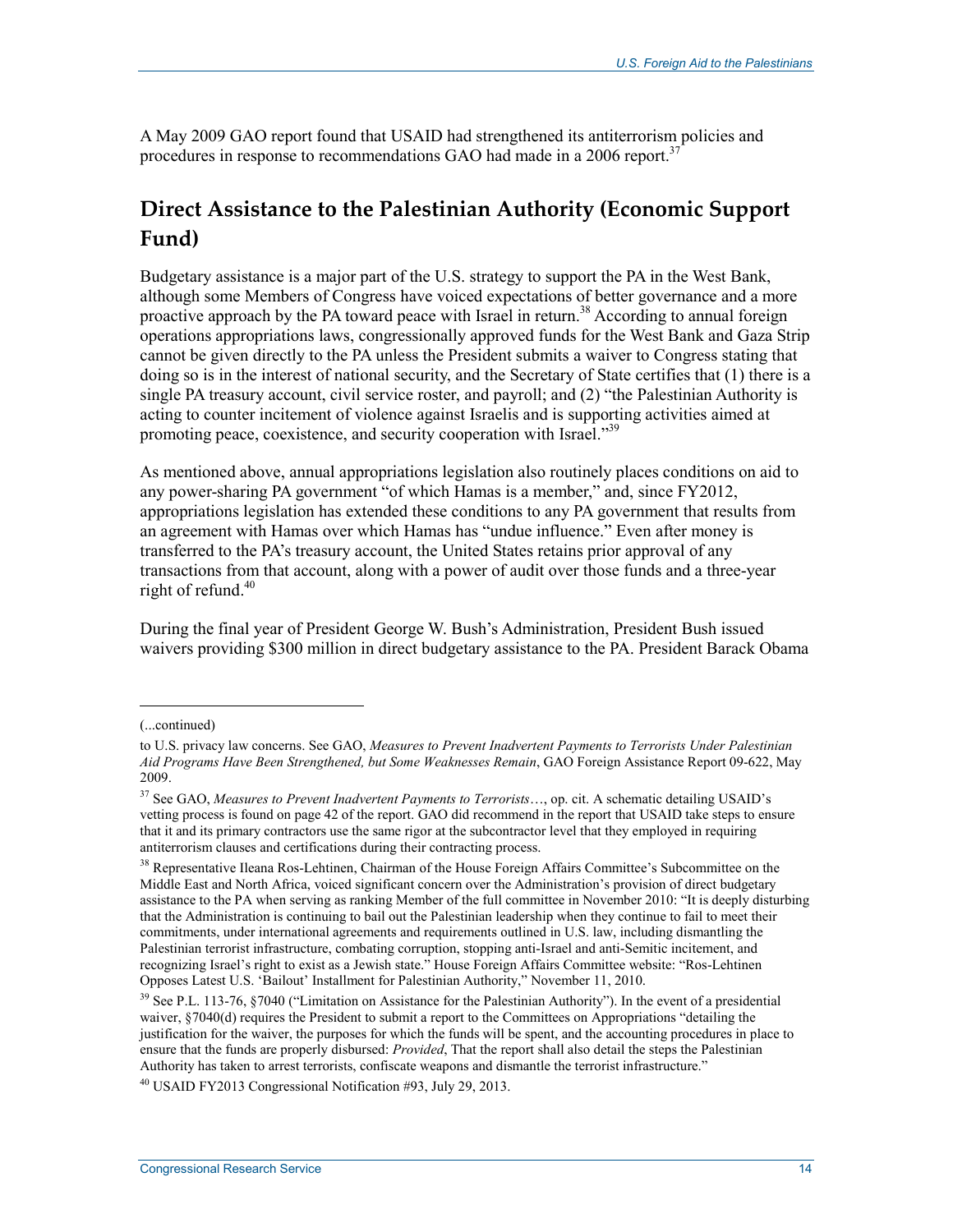has followed the precedent Bush established by authorizing a total of \$898 million in direct budgetary assistance, as follows:

- In July 2009, \$200 million in ESF money were transferred to the PA in the wake of a presidential waiver issued by President Obama.<sup>41</sup>
- In December 2009, \$75 million in budgetary assistance were provided to the PA under the July presidential waiver as an advance on FY2010 ESF funds, pursuant to a continuing resolution (later appropriated pursuant to P.L. 111-117).
- In April 2010, another \$75 million in budgetary assistance from the ESF account were provided to the PA following a presidential waiver. $42$
- In October 2010, \$150 million in budgetary assistance were provided to the PA following a presidential waiver as an advance on FY2011 ESF funds, pursuant to the Continuing Appropriations Act, 2011 (P.L. 111-242). $^{43}$
- In September 2011, \$50 million in budgetary assistance from the ESF account were provided following a presidential waiver.<sup>44</sup>
- In April 2012, the Administration notified Congress of its intention to obligate an additional \$200 million in budgetary assistance from the ESF account, accompanied by a presidential waiver.<sup>45</sup> However, due to delays from informal congressional holds, this amount was ultimately reprogrammed for project assistance. In February 2013, \$200 million in FY2013 ESF funding were provided following a presidential waiver<sup>46</sup> to replace the reprogrammed amount.
- Another \$148 million in budgetary assistance from the ESF account were provided following a July 2013 presidential waiver.  $47$

Direct U.S. budgetary assistance to the PA goes toward paying off its commercial debt, as the following FY2013 USAID congressional notification language says:

Direct budget support will be used in the same manner as previous transfers—to service debt to commercial suppliers and commercial banks. Debt to commercial banks will be debt originally incurred for purchases from commercial suppliers. Each of the payees will have been vetted in accordance with USAID West Bank and Gaza existing procedures, as applicable, as a precondition to the transfer of funds by the PA for such payments. Funds may also be used to pay for upcoming purchases from commercial suppliers or reimbursements of recent purchases from suppliers.<sup>48</sup>

<u>.</u>

<sup>&</sup>lt;sup>41</sup> Presidential Determination 2009-23.

<sup>42</sup> Presidential Memorandum 2010-06.

<sup>43</sup> Presidential Determination 2011-1.

<sup>44</sup> USAID FY2011 Congressional Notification #133, August 18, 2011; Presidential Determination 2011-14, August 30, 2011.

<sup>45</sup> USAID FY2012 Congressional Notification #47, April 27, 2012; Presidential Memorandum, April 25, 2012.

<sup>46</sup> USAID FY2013 Congressional Notification #25, February 1, 2013; Presidential Memorandum—Presidential Determination Regarding Waiver of Restriction on Providing Funds to the Palestinian Authority, February 8, 2013.

<sup>47</sup> USAID FY2013 Congressional Notification #93, July 29, 2013; Presidential Memorandum—Waiver of Restriction on Providing Funds to the Palestinian Authority, July 26, 2013.

<sup>48</sup> USAID FY2013 Congressional Notification #93, July 29, 2013.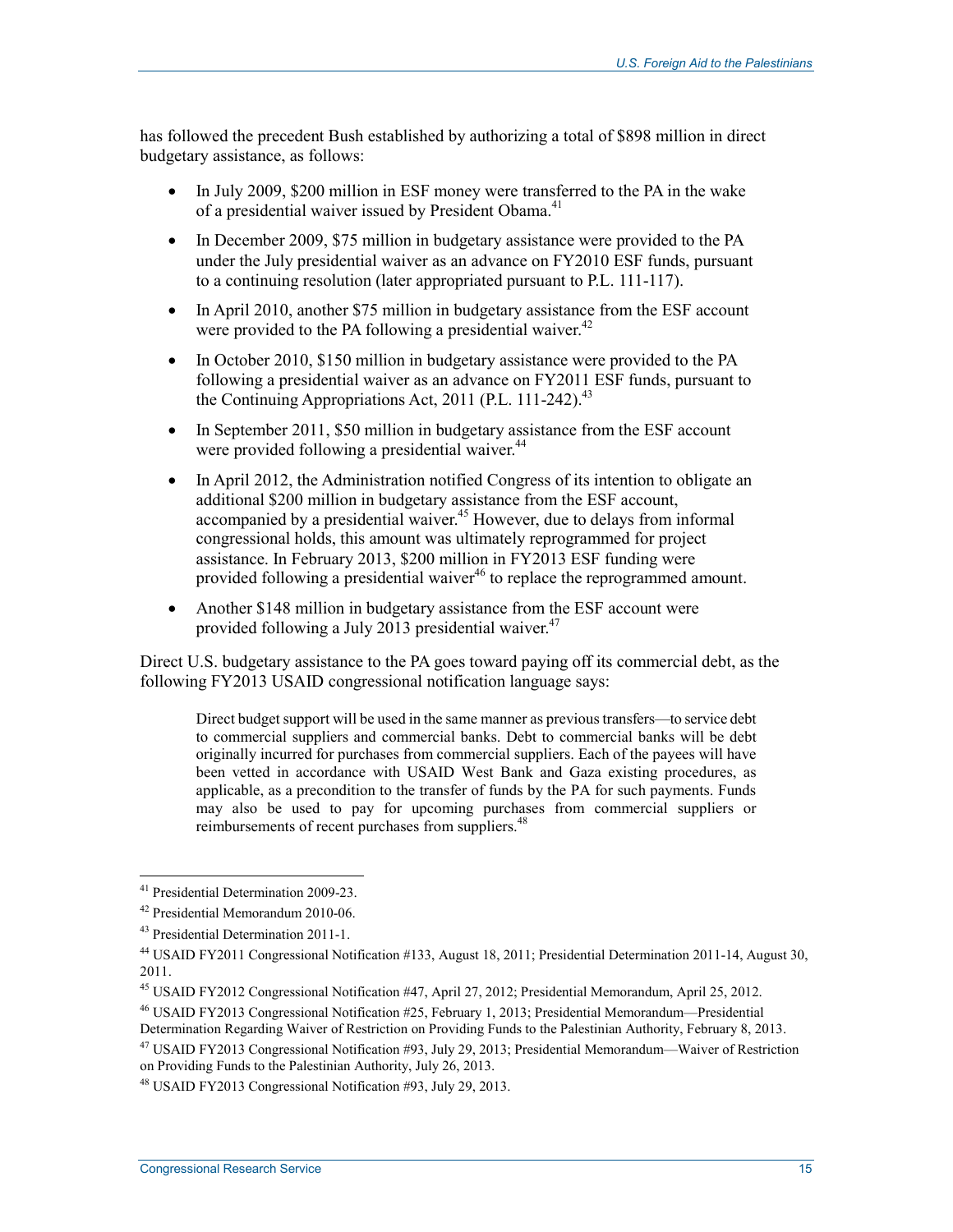As mentioned above, despite this explanation of U.S. budgetary assistance to the PA, allegations routinely surface that the fungible nature of funding means that U.S. aid indirectly supports PA payments, including those supposedly going to some Palestinians (and/or their families) who are imprisoned for or accused of terrorism by Israel.<sup>49</sup>

## **U.S. Security Assistance to the Palestinian Authority**

Aid from the INCLE account has been given to train, reform, advise, house, and provide nonlethal equipment for PA civil security forces in the West Bank loyal to President Abbas. This aid is aimed at countering militants from organizations such as Hamas and Palestine Islamic Jihad – Shaqaqi Faction, and establishing the rule of law for an expected Palestinian state. In recent years, some of this training and infrastructure assistance has been provided to strengthen and reform the PA criminal justice sector. Regarding FY2014 assistance, according to July 3, 2014, email correspondence from a State Department official to CRS:

We plan to notify and obligate [FY2014 INCLE] funds later this year; but the timing will depend on our assessment of the actions, policies, and composition of the interim PA government and its continued adherence to Quartet principles. The planned breakdown for FY 2014 funds includes roughly \$45 million to train and equip the PA Security Forces; \$13.9 million for justice, corrections, and law enforcement programs; and \$4.5 million for strategic development and capacity building in the Ministry of Interior.

After Hamas forcibly took control of the Gaza Strip in June 2007, the office of the U.S. Security Coordinator (USSC) for Israel and the Palestinian Authority (a three-star U.S. general/flag officer, supported by U.S. and allied staff and military officers from the United Kingdom, Canada, and around six other countries) has worked in coordination with the State Department's Bureau of International Narcotics and Law Enforcement Affairs (INL) to sponsor and oversee training for West Bank-based PA security forces personnel, many of whom have been newly recruited. From 2007 to 2012, nine full PA National Security Forces  $(NSF)^{50}$  special battalions and two Presidential Guard  $(PG)^{51}$  battalions—constituting more than 6,000 total personnel—received initial training at the Jordan International Police Training Center (JIPTC).<sup>52</sup> Additionally, hundreds of members of the PA Civil Defense (firefighters and other emergency responders) have been trained in Amman at the Jordanian Academy of Civil Protection.<sup>53</sup>

Following the completion of initial training for newly formed PA security force battalions, the USSC/INL program reportedly shifted to a less resource intensive "advise and assist" role

<u>.</u>

<sup>&</sup>lt;sup>49</sup> See, e.g., Prepared testimony of Edwin Black, op. cit.

 $50$  The NSF (with approximately 8,000 active personnel), the organization that receives the greatest amount of training and other resources as a result of U.S. INCLE assistance, is considered by many Palestinians to be analogous to a national army—housed in barracks, classified by military rank, and subject to a military-style command structure.

<sup>&</sup>lt;sup>51</sup> The PG's main purposes are to protect the PA President and other VIPs, to respond to crises, and to protect official PA facilities.

<sup>&</sup>lt;sup>52</sup> Neither NSF nor PG personnel possess the legal authority to make arrests when tasked with law and order missions. Therefore, they generally operate as strategic reinforcements and force protection for the organizations empowered to make arrests—the Palestinian Civil Police (PCP, with approximately 7,200 active personnel) and two intelligence organizations (the Preventive Security Organization and the General Intelligence Service) that are less visible than the PCP and NSF in day-to-day law and order tasks.

 $53$  The information in this paragraph on PA security forces training in Jordan was provided to CRS on January 14, 2013, by a senior Western official based in the region.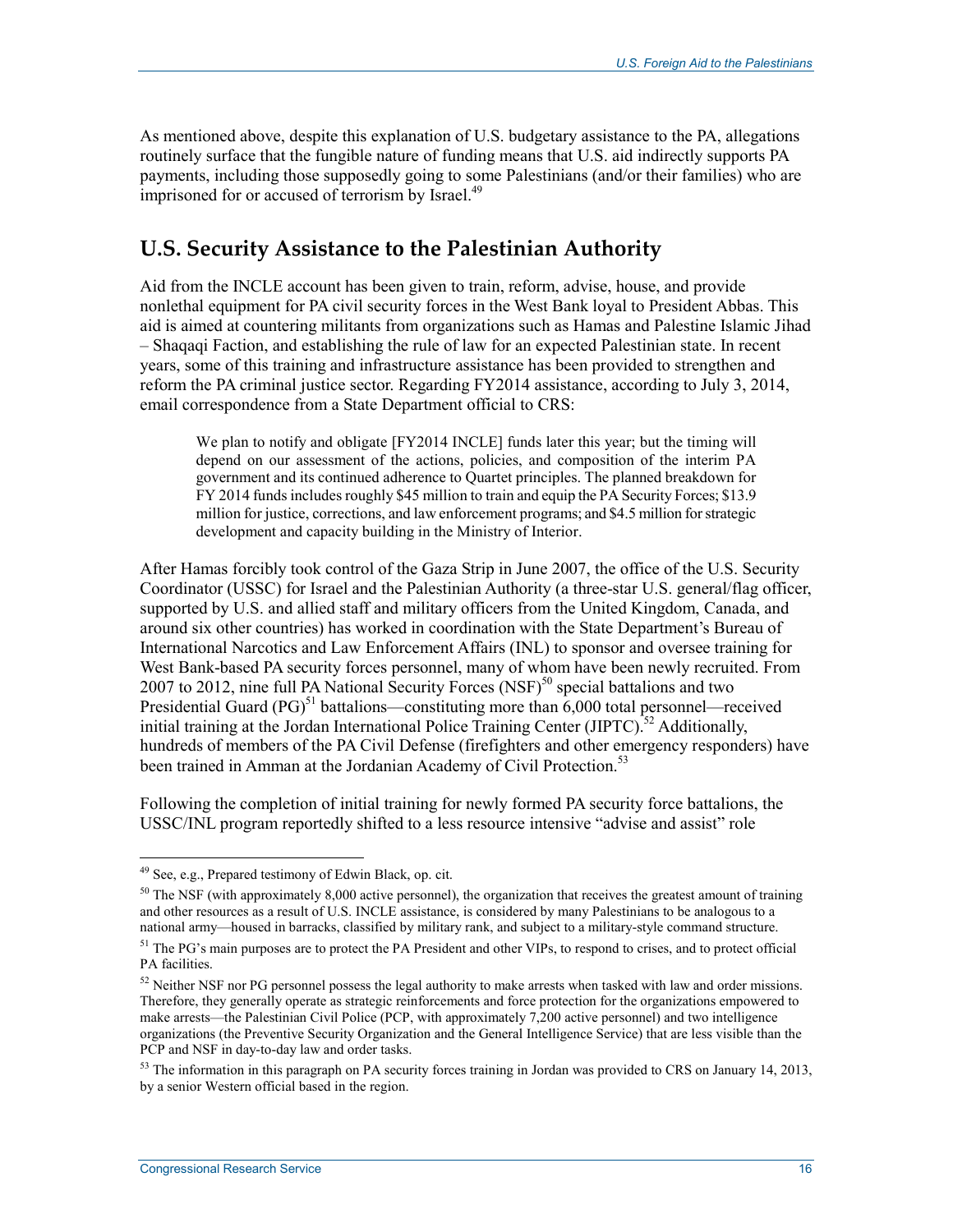alongside its efforts to assist the PA in improving the functioning of its criminal justice system. The self-described USSC/INL role is to help PA security forces "develop indigenous readiness, training, and logistics programs and the capability to maintain/sustain their force structure readiness and infrastructure."<sup>54</sup>

The USSC/INL security assistance program exists alongside other assistance and training programs provided to Palestinian security forces and intelligence organizations by various other countries and the European Union  $(EU)$ .<sup>55</sup> Some reports cite the probable existence of covert U.S. assistance programs as well.<sup>56</sup> By most accounts, the PA forces receiving training have shown increased professionalism and have helped substantially improve law and order and lower the profile of terrorist organizations in West Bank cities.<sup>57</sup> Israeli officials generally support the USSC/INL program, routinely citing both the PA forces' greater effectiveness as well as increased and sustained levels of Israel-PA security cooperation in the West Bank since the program began. This cooperation, however, is vulnerable to criticism from Hamas and others seeking to undermine Mahmoud Abbas's popular credibility as a champion of Palestinian national aspirations.<sup>58</sup>

Additionally, the aspiration to coordinate international security assistance efforts and to consolidate the various PA security forces under unified civilian control that is accountable to rule of law and to human rights norms remains largely unfulfilled. PA forces have come under criticism for the political targeting of Hamas—in collaboration with Israel and the United States—through massive shutdowns and forced leadership changes to West Bank charities with alleged ties to Hamas members and through reportedly arbitrary detentions of Hamas members and supporters.<sup>59</sup> Also, since 2012, some PA security personnel have reportedly been involved in criminal activity in a way that has raised questions about the sustainability of law and order in parts of the northern West Bank that have been held out as models of progress. This reportedly mainly involved personnel who had been granted amnesty from previous involvement with terrorist groups. At least one report cited unnamed Palestinian officials asserting that those arrested by the PA for criminal activity included a few personnel who belonged to battalions that had received U.S.-backed training.<sup>60</sup> Some of those arrested reportedly "claimed to have been

<sup>&</sup>lt;sup>54</sup> Testimony of Lieutenant General Michael Moeller, then U.S. Security Coordinator for Israel and the PA, Hearing of the House Committee on Foreign Affairs, Subcommittee on the Middle East and South Asia, July 12, 2011.

<sup>&</sup>lt;sup>55</sup> In January 2006, the EU Coordinating Office for Palestinian Police Support (EUPOL COPPS) was launched to help train and equip the Palestinian Civil Police. EUPOL COPPS also advises the PA on criminal justice and rule of law issues. EUPOL COPPS has 71 international staff and 41 local hires in the West Bank, and an annual operating budget of approximately €9.57 million. See http://eupolcopps.eu.

<sup>56</sup> See, e.g., Yezid Sayigh, *Policing the People, Building the State: Authoritarian Transformation in the West Bank and Gaza*, Carnegie Endowment for International Peace, February 2011; Ian Cobain, "CIA working with Palestinian security agents," *guardian.co.uk*, December 17, 2009.

<sup>&</sup>lt;sup>57</sup> Improvements in the PA security forces' leadership and capacity may factor into Israeli data that—according to information a senior Western official based in the region provided to CRS on June 12, 2012—cited a 96% decrease in West Bank terrorist attacks since 2007. Other factors contributing to the decline in terrorism may include enhanced Israeli security measures, Palestinian fatigue with or decreasing appetite for politically motivated violence or popular resistance, and various political and economic incentives and other developments.

<sup>&</sup>lt;sup>58</sup> For example, Abbas's public statements in June 2014 at an Organization of Islamic Cooperation meeting in Saudi Arabia in support of security coordination with Israel to find three missing Israeli youth in the West Bank (who were later found dead) have attracted widespread popular criticism and protest, and even isolated instances of violence, including against PA security forces.

<sup>59</sup> See, e.g., Nathan Thrall, "Our Man in Palestine," *New York Review of Books*, October 14, 2010.

 $^{60}$  See, e.g., Karin Brulliard, "Drama in West Bank city of Jenin shows cracks in Palestinian nation-building project." (continued...)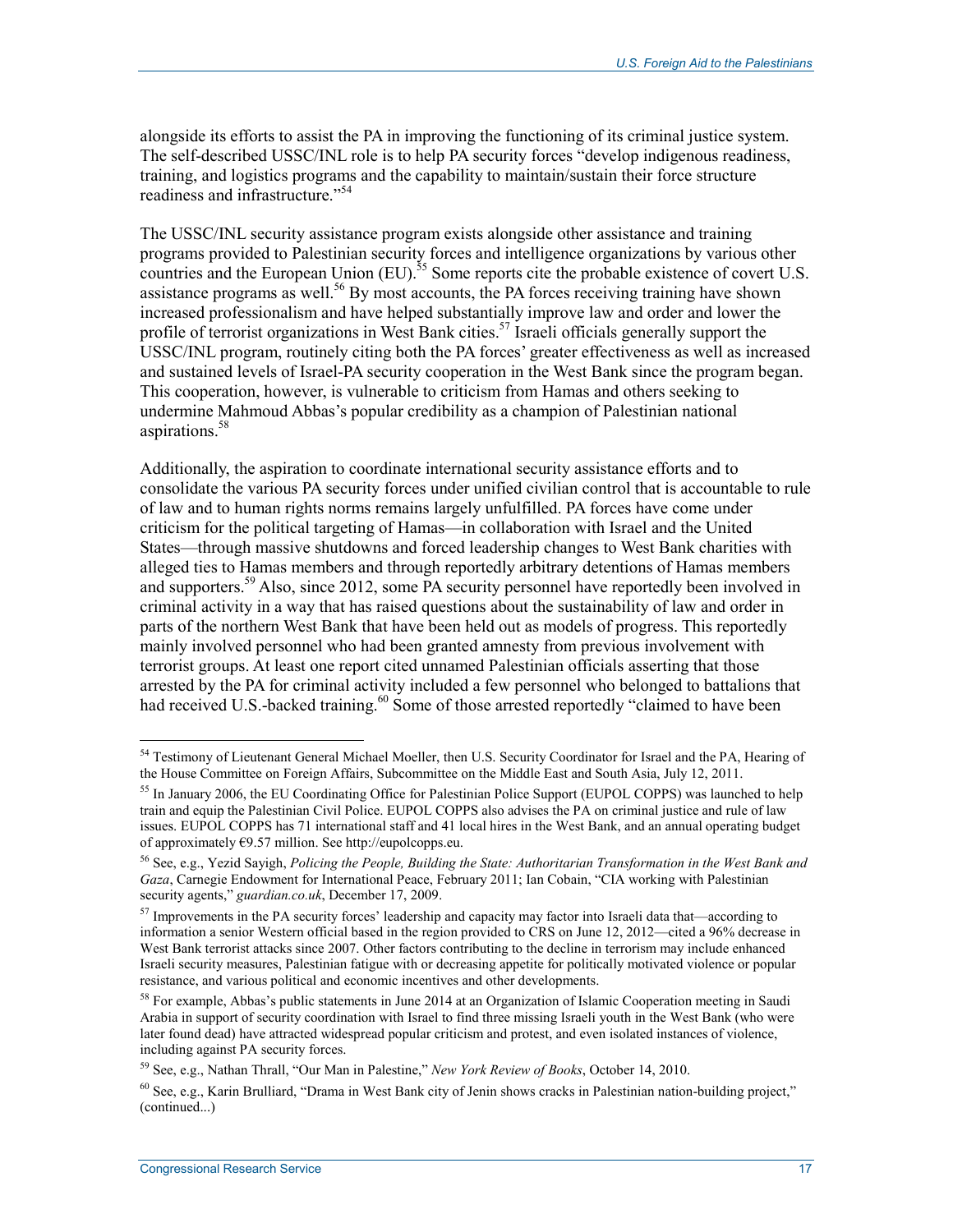humiliated and tortured by their colleagues in the security forces and placed in cells with Hamas members against whom they had fought years earlier."<sup>61</sup>

Some Palestinians and outside observers assert that the effectiveness and credibility of PA operations are undermined by Israeli restrictions—including curfews, checkpoints, no-go zones, and limitations on international arms and equipment transfers—as well as by Israel's own security operations in the West Bank<sup>62</sup> and at crossings into Gaza. Israel claims that its continuing operations in the West Bank are necessary in order to reduce the threat of terrorism. It is unclear how concerns about the effectiveness of the PA security forces might evolve if protests and occasional instances of Israeli-Palestinian confrontation in the West Bank increase in frequency and intensity amid heightened tension.

Moreover, in a June 2014 speech, Israeli Prime Minister Binyamin Netanyahu expressed skepticism regarding the ability of local Western-trained forces to keep Islamist militants at bay:

[A challenge] we face is to stabilize the area west of the Jordan River security line. In this area of the West Bank no force can guarantee Israel's security other than the [Israel Defense Forces] and our security services. Time after time we have seen how the local forces trained by the West to stop the Islamists cannot be relied upon following the departure of those Western forces. This is what happened with the Lebanese army vis-à-vis Hezbollah following Israel's departure from Lebanon; this is what happened in Gaza when the Palestinian Authority forces were defeated by Hamas after Israel's withdrawal; and this is what is happening now in Iraq following the departure of American forces.<sup>63</sup>

How the newly formed government via Fatah-Hamas agreement may affect the activities of PA security forces in the West Bank is unclear, though it is possible that these activities will remain largely unchanged until either PA presidential and legislative elections can be held or Fatah and Hamas can agree on security coordination for both the West Bank and Gaza. The likelihood of either contingency occurring is seriously questioned by many observers.

## **U.S. Contributions to UNRWA**

#### **Overview**

The United States is the largest single-state donor to UNRWA. According to UNRWA's website, its mandate from the U.N. General Assembly is to "provide relief, human development and protection services to Palestine refugees and persons displaced by the 1967 hostilities in its fields

 $\overline{a}$ 

<sup>(...</sup>continued)

*Washington Post*, May 25, 2012.

<sup>61</sup> International Crisis Group, *Buying Time? Money, Guns and Politics in the West Bank*, Middle East Report No. 142, May 29, 2013.

 $62$  These operations underscore the fact that the Israeli-Palestinian agreements that authorized the creation of Palestinian security forces in the 1990s in areas of limited Palestinian self-rule contained clauses that preserved Israel's prerogative to conduct operations in those areas for purposes of its own security.

<sup>&</sup>lt;sup>63</sup> Translated transcript of remarks by Prime Minister Netanyahu at the Institute for National Security Studies, Tel Aviv, Israel, June 29, 2014.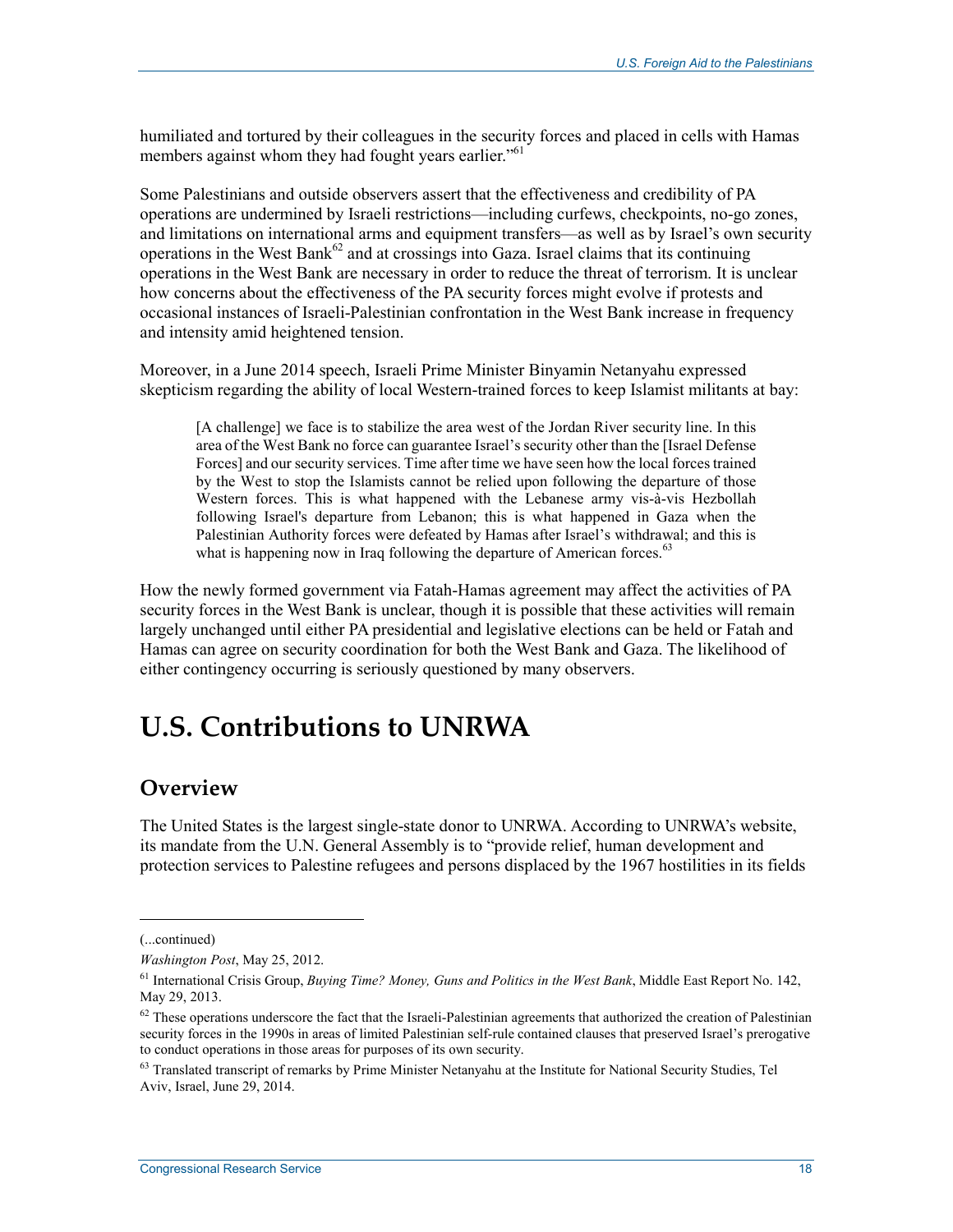of operation: Jordan, Lebanon, the Syrian Arab Republic, West Bank and the Gaza Strip."64 "Palestine refugees" include original refugees from the 1948 Arab-Israeli War and their descendants—now comprising approximately 5 million Palestinians in the places listed above. U.S. contributions to UNRWA—separate from U.S. bilateral aid to the West Bank and Gaza come from the Migration and Refugee Assistance (MRA) account and, in exceptional situations, the Emergency Refugee and Migration Assistance (ERMA) account, which are managed by the State Department's Bureau of Population, Refugees, and Migration (PRM). Since UNRWA's inception in 1950, the United States has provided the agency with more than \$4.9 billion in contributions (see **Table 2** below). Other refugees worldwide fall under the mandate of the U.N. High Commissioner for Refugees (UNHCR).

The budget for UNRWA's core activities (general fund) for 2014 is approximately \$732 million, funded mainly by Western governments, international organizations, and private donors.<sup>65</sup> Core activities include providing food, shelter, education, medical care, and other humanitarian services to designated beneficiaries. In December 2013, the organization, which is primarily funded by voluntary donor contributions, projected a revenue shortfall for 2014 of \$65 million.<sup>66</sup> Financial difficulties and resulting employee layoffs and service reductions have at least partly contributed to protests and strikes in the West Bank and Gaza.<sup>67</sup> UNRWA also creates special emergency funds for pressing humanitarian needs. U.S. contributions totaled \$294.0 million for FY2013 (\$135.1 million for the general fund, \$158.9 million for emergency funds and additional activities).<sup>68</sup> According to CRS email correspondence with PRM, \$250.9 million in FY2014 contributions have been disbursed as of July 1, 2014 (\$135.4 million for the general fund, \$115.5 million for emergency funds and additional activities).

<sup>64</sup> According to a 2010 article by the chief of UNRWA's international law division, "UNRWA does not have a constituent instrument (unlike the World Health Organization [WHO]) or a statute (unlike the Office of the United Nations High Commissioner for Refugees [UNHCR]); its mandate is not conveniently stated in one place and must be derived from all relevant resolutions and requests." Lance Bartholomeusz, "The Mandate of UNRWA at Sixty," *Refugee Survey Quarterly*, vol. 28, nos. 2 and 3, 2010.

<sup>&</sup>lt;sup>65</sup> According to statistics culled from UNRWA's website, U.S. contributions in 2012 constituted approximately 20% of the UNRWA General Fund budget and 26% of the total budget. Aggregate contributions from the European Commission and European states (including both EU members and nonmembers) and regions constituted approximately 56% of the total budget. Aggregate contributions from Muslim-majority countries and Muslim organizations constituted approximately 9% of the total budget.

<sup>66</sup> U.N. General Assembly press release, "As Budget Shortfall, Insecurity Threaten Efforts of UN Agency For Palestine Refugees, 17 Member States Promise Funds at Pledging Conference," December 3, 2013.

<sup>67</sup> See, e.g., "UNRWA: More talks after union ends strike," *Ma'an,* January 27, 2014.

<sup>&</sup>lt;sup>68</sup> CRS email correspondence with State Department official, September 30, 2013. According to this correspondence, "\$75,000,000 [of the FY2013 contributions were allocated] for Emergency Appeal for the West Bank and Gaza, \$3,000,000 for "Restoring Dignity" appeal for Lebanon, which assists Nahr al Bared residents who remain displaced, \$10,000,000 for Gaza reconstruction, and \$70,900,000 for emergency needs in Syria, Lebanon, and Jordan resulting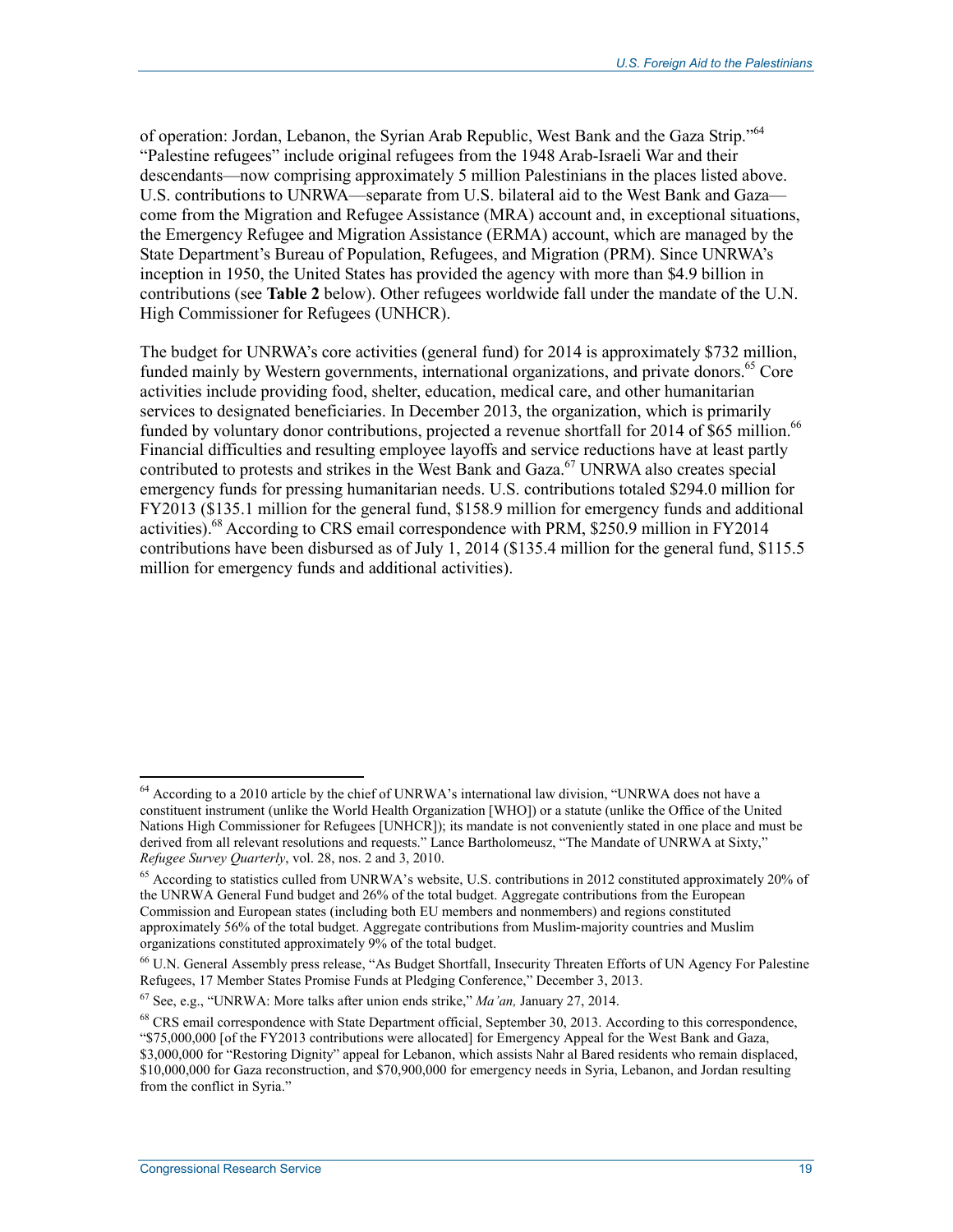| Fiscal Year(s) | <b>Amount</b> | Fiscal Year(s) | <b>Amount</b> |
|----------------|---------------|----------------|---------------|
| 1950-1989      | 1,473.3       | 2002           | 119.3         |
| 1990           | 57.0          | 2003           | 134.0         |
| 1991           | 75.6          | 2004           | 127.4         |
| 1992           | 69.0          | 2005           | 108.0         |
| 1993           | 73.8          | 2006           | 137.0         |
| 1994           | 78.2          | 2007           | 154.2         |
| 1995           | 74.8          | 2008           | 184.7         |
| 1996           | 77.0          | 2009           | 268.0         |
| 1997           | 79.2          | 2010           | 237.8         |
| 1998           | 78.3          | 2011           | 249.4         |
| 1999           | 80.5          | 2012           | 233.3         |
| 2000           | 89.0          | 2013           | 294.0         |
| 2001           | 123.0         | 2014           | 250.9         |
|                |               | <b>TOTAL</b>   | 4,926.7       |

#### **Table 2. Historical U.S. Government Contributions to UNRWA**  (in \$ millions)

**Source:** U.S. State Department.

**Notes:** All amounts are approximate.

Until the 1990s, Arab governments refrained from contributing to UNRWA's budget in an effort to keep the Palestinian refugee issue on the international agenda and to press Israel to accept responsibility for their plight. Since then, several Arab states have made relatively modest annual contributions toward UNRWA's core activities. According to one UNRWA official, some Arab states, notably Saudi Arabia and Kuwait, have given "very generously to emergencies—like Syria today and Gaza and Lebanon in the past—and to special construction (housing) projects."<sup>69</sup>

In Gaza, most observers acknowledge that the role of UNRWA in providing basic services (i.e., food, health care, education) takes much of the burden off the PA and Hamas personnel who officially or unofficially hold sway in the territory in either a governing or a security capacity. As a result, some complain that this amounts to UNRWA's enabling of the Palestinians and argue that the organization's activities should be discontinued or scaled back. This is in addition to critics who question UNRWA's existence because they believe it perpetuates Palestinian dependency and resentment against Israel.<sup>70</sup> However, many others, U.S. and Israeli officials included, assert that UNRWA plays a valuable role by providing stability and serving as the eyes and ears of the international community in Gaza. They generally characterize UNRWA's continued presence as preferable to the uncertain alternative that might emerge if UNRWA were removed from the picture,<sup>71</sup> presumably at least partly because Hamas or other groups appear incapable of

 $^{69}$  CRS email correspondence with UNRWA official, September 23, 2013. As mentioned in footnote 65, aggregate contributions from the Muslim world constituted approximately 9% of UNRWA's total 2012 budget.

<sup>70</sup> See, e.g., Michael S. Bernstam, "The Palestinian Proletariat," *Commentary*, December 2010.

<sup>&</sup>lt;sup>71</sup> See FY2015 Congressional Budget Justification for Foreign Operations, Department of State (Appendix 2), p. 134: "U.S. support for UNRWA directly contributes to the U.S. strategic interest of meeting the humanitarian needs of (continued...)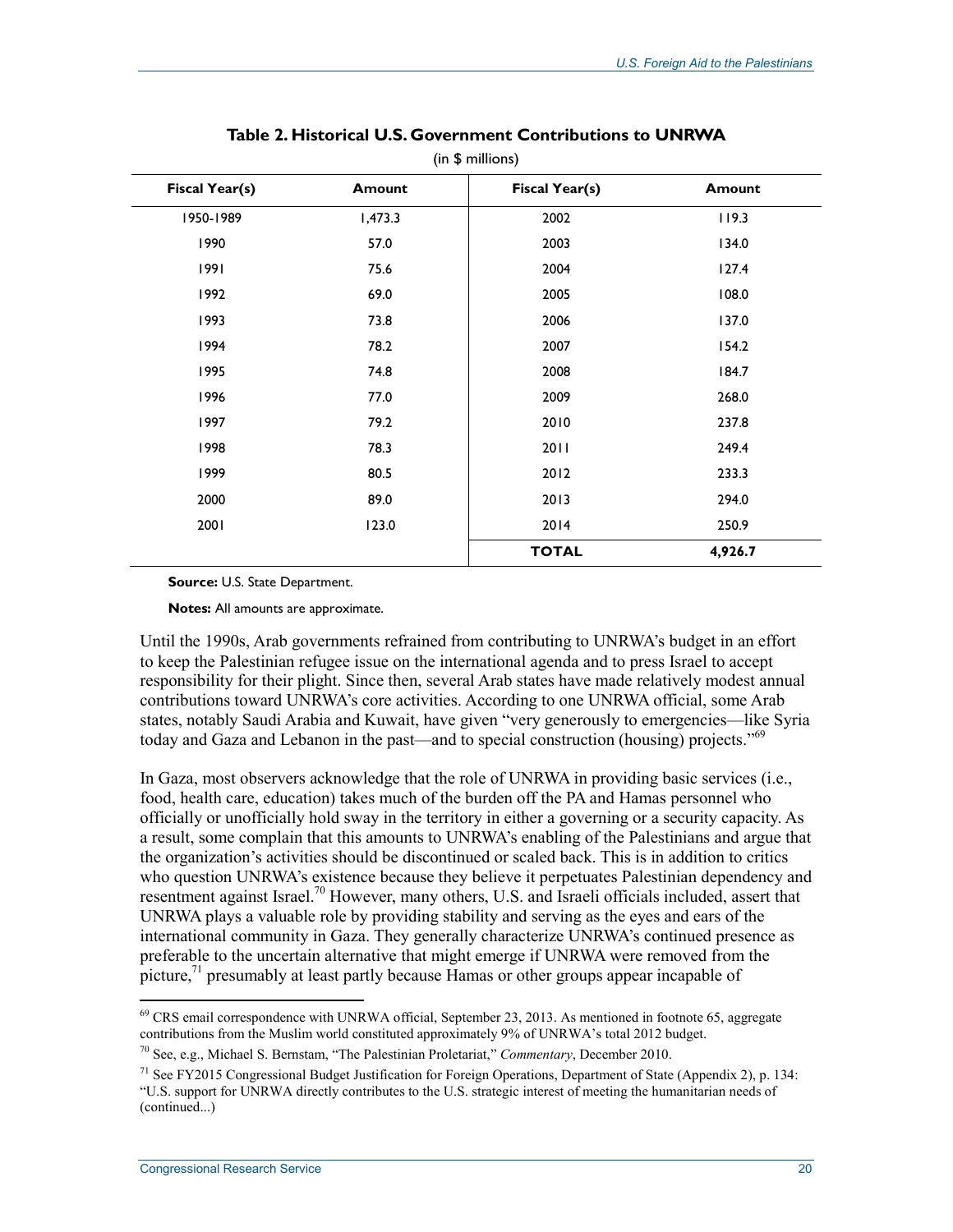adequately addressing the needs of the refugees who comprise approximately two-thirds of Gaza's population.

Syria's ongoing conflict has significantly affected the more than 500,000 Palestinian refugees that were based there at the outset of the conflict in 2011. UNRWA has sought and continues to seek emergency funding to address these refugees' needs. According to the "Syria Crisis" portal on UNRWA's website as of July 3, 2014, 63% of these refugees have been displaced either within Syria or to neighboring countries.<sup>72</sup> Some Palestinian refugees in Syria have been killed or injured, and some have reportedly taken part in the conflict. Much international attention has focused on the ongoing plight of Palestinian refugees in Yarmouk camp, which is located in greater Damascus.<sup>73</sup> Future events could exacerbate or mitigate the dilemma of Palestinian refugees in Syria, with potential implications for UNRWA needs assessments.

### **Issues for Congress**

Israeli officials and other observers periodically criticize UNRWA for various reasons. For example, some characterize the organization's vetting procedures as insufficient or flawed, $^{74}$  and some claim that it engages in "one-sided political advocacy."75 UNRWA's website states that its role encompasses "global advocacy for Palestine refugees" in addition to the provision of assistance and protection. UNRWA's officials maintain that it fulfills its mandate as well as can be expected under challenging circumstances (i.e., UNRWA's lack of a robust policing capability and other operational limitations, political pressures, and security concerns).<sup>76</sup>

<sup>(...</sup>continued)

Palestinians, while promoting their self-sufficiency. UNRWA plays a stabilizing role in the Middle East through its assistance programs, serving as an important counterweight to extremist elements. Given UNRWA's unique humanitarian role in areas where terrorist organizations are active, the Department of State continues to monitor closely UNRWA's obligations to take all possible measures to keep terrorists from benefitting from U.S. government funding." See also Baruch Spiegel, "Jerusalem's Surprisingly Good Relations with UNRWA," *Middle East Quarterly*, vol. XIX, no. 4 (Fall 2012), pp. 61-66.

<sup>72</sup> UNRWA's "Syria Crisis" portal asserts that 270,000 refugees have been displaced within Syria, and reports that 53,070 have registered with UNRWA in Lebanon and 13,836 have done so in Jordan, with others having fled to Egypt, Libya, Gaza, Turkey, Malaysia, Thailand, and Indonesia. Jordan reportedly generally refuses entry by Palestinian refugees from Syria, or, in some cases, forcibly returns them. Jordan reportedly applies similar general policies to single men and undocumented individuals seeking to enter its territory from Syria.

<sup>73</sup> See, e.g., Nidal Bitari, "Yarmuk Refugee Camp and the Syrian Uprising: A View from Within," *Journal of Palestine Studies*, vol. XLIII, no. 1 (Autumn 2013), pp. 61-78; Salim Salamah, "Starving the Palestinian Yarmouk Camp," Carnegie Endowment for International Peace, April 28, 2014.

<sup>74</sup> James G. Lindsay (former general counsel for UNRWA), *Fixing UNRWA: Repairing the UN's Troubled System of Aid to Palestinian Refugees*, Washington Institute of Near East Policy, Policy Focus #91, January 2009; James Phillips, "The Gaza Aid Package: Time to Rethink U.S. Foreign Assistance to the Palestinians," The Heritage Foundation WebMemo No. 2333, March 9, 2009.

<sup>&</sup>lt;sup>75</sup> Ibid. Israel Ministry of Foreign Affairs Statement: "Israel calls on UNRWA to refrain from one-sided political advocacy," August 27, 2013.

<sup>76</sup> A direct written rebuttal by Israeli academic Maya Rosenfeld to the former UNRWA general counsel's 2009 article was carried by UNRWA's website and is currently available at http://rete-eco.it/attachments/ 5172 Rejoinder%20to%20Lindsay\_jan09.pdf.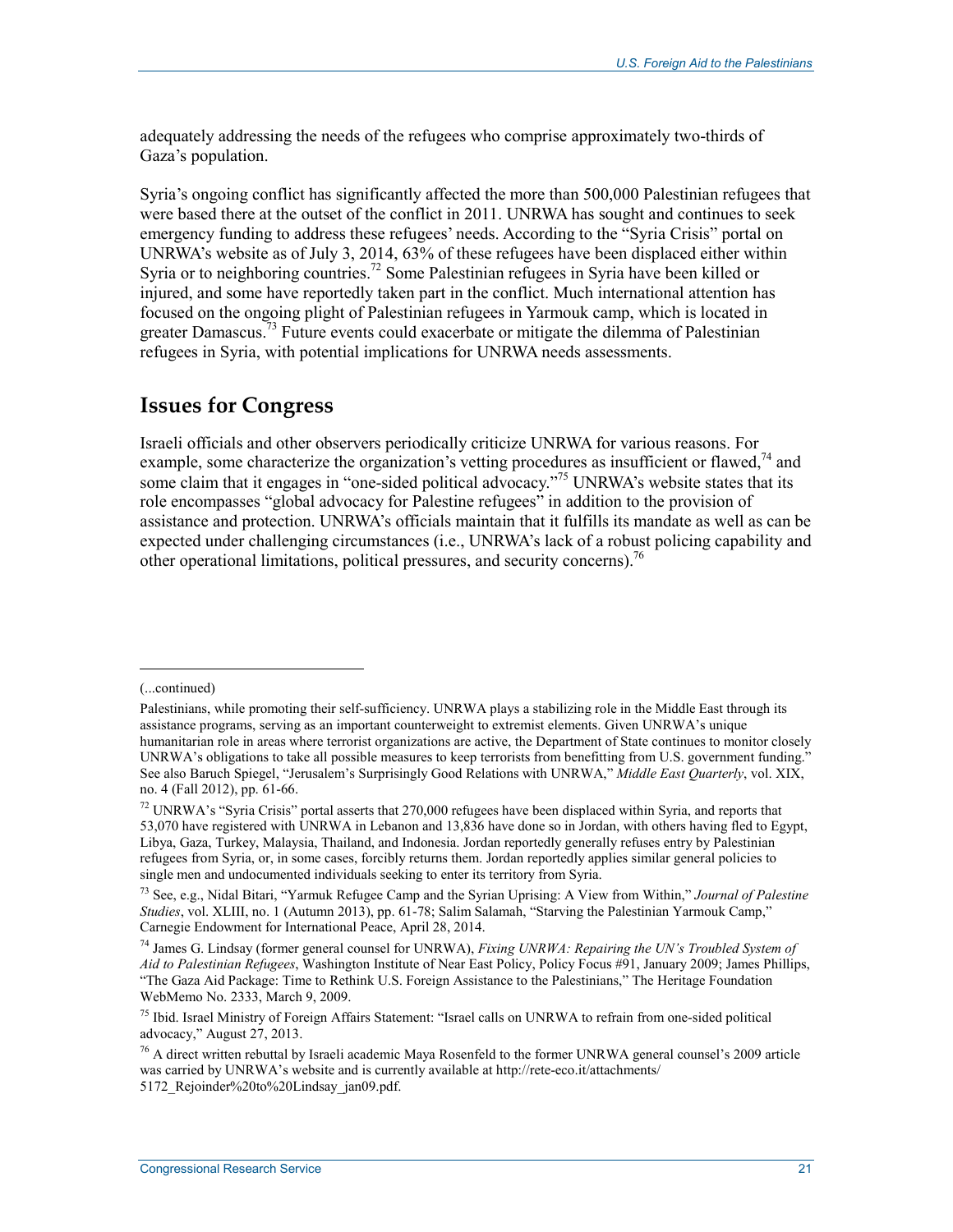#### **Vetting of UNRWA Contributions**

The primary concern raised by some Members of Congress is that U.S. contributions to UNRWA might be used to support terrorists. Section 301(c) of the 1961 Foreign Assistance Act (P.L. 87- 195), as amended, says that "No contributions by the United States shall be made to [UNRWA] except on the condition that [UNRWA] take[s] all possible measures to assure that no part of the United States contribution shall be used to furnish assistance to any refugee who is receiving military training as a member of the so-called Palestine Liberation Army or any other guerrilla type organization or who has engaged in any act of terrorism."

A May 2009 GAO report said that, since a previous GAO report in 2003, UNRWA and the State Department had strengthened their policies and procedures to conform with Section 301(c) legal requirements, but that "weaknesses remain."77 Neither report found UNRWA to be in noncompliance with Section 301(c), and to date, no arm of the U.S. government has made such a finding. The following are some points from the 2009 report and subsequent developments related to it:

- In the 2009 GAO report, State officials said compliance is evaluated based on State's "internal level of confidence that UNRWA has taken all possible measures to ensure that terrorists are not receiving assistance, such as having procedures in place and taking measures to respond to issues that arise."78 State has not defined the term "all possible measures," nor has it defined what would constitute noncompliance with Section 301(c).
- The report said that State had not established written criteria to use in evaluating UNRWA's compliance with Section 301(c), and recommended that State consider doing so.79 In November 2009, State and UNRWA signed a nonbinding "Framework for Cooperation" for 2010. The document agreed that, along with the compliance reports UNRWA submits to State biannually, State would use 15 enumerated criteria "as a way to evaluate" UNRWA's compliance with Section 301(c). State has signed a similar document with UNRWA in each subsequent vear.<sup>80</sup>
- UNRWA said that it screens its staff and contractors every six months and that it screened all Palestinian refugees and microfinance clients in December 2008 for terrorist ties to Al Qaeda and the Taliban, pursuant to a list established pursuant to U.N. Security Council Resolution 1267.<sup>81</sup> According to the State Department, UNRWA has subsequently screened all of the above groups roughly every six months.<sup>82</sup> UNRWA said that it is unable to screen those of its beneficiaries who

<sup>77</sup> GAO, *Measures to Prevent Inadvertent Payments to Terrorists*…, op. cit.

<sup>78</sup> Ibid.

 $79$  Ibid.

<sup>80 &</sup>quot;Framework for Cooperation Between UNRWA and the Government of the United States of America for 2014," available at http://www.state.gov/documents/organization/218288.pdf. The 15 enumerated criteria are found in Annex 1 of the framework document.

<sup>81</sup> GAO, *Measures to Prevent Inadvertent Payments to Terrorists*…, op. cit.

 $82$  CRS correspondence with State Department official, June 20, 2012.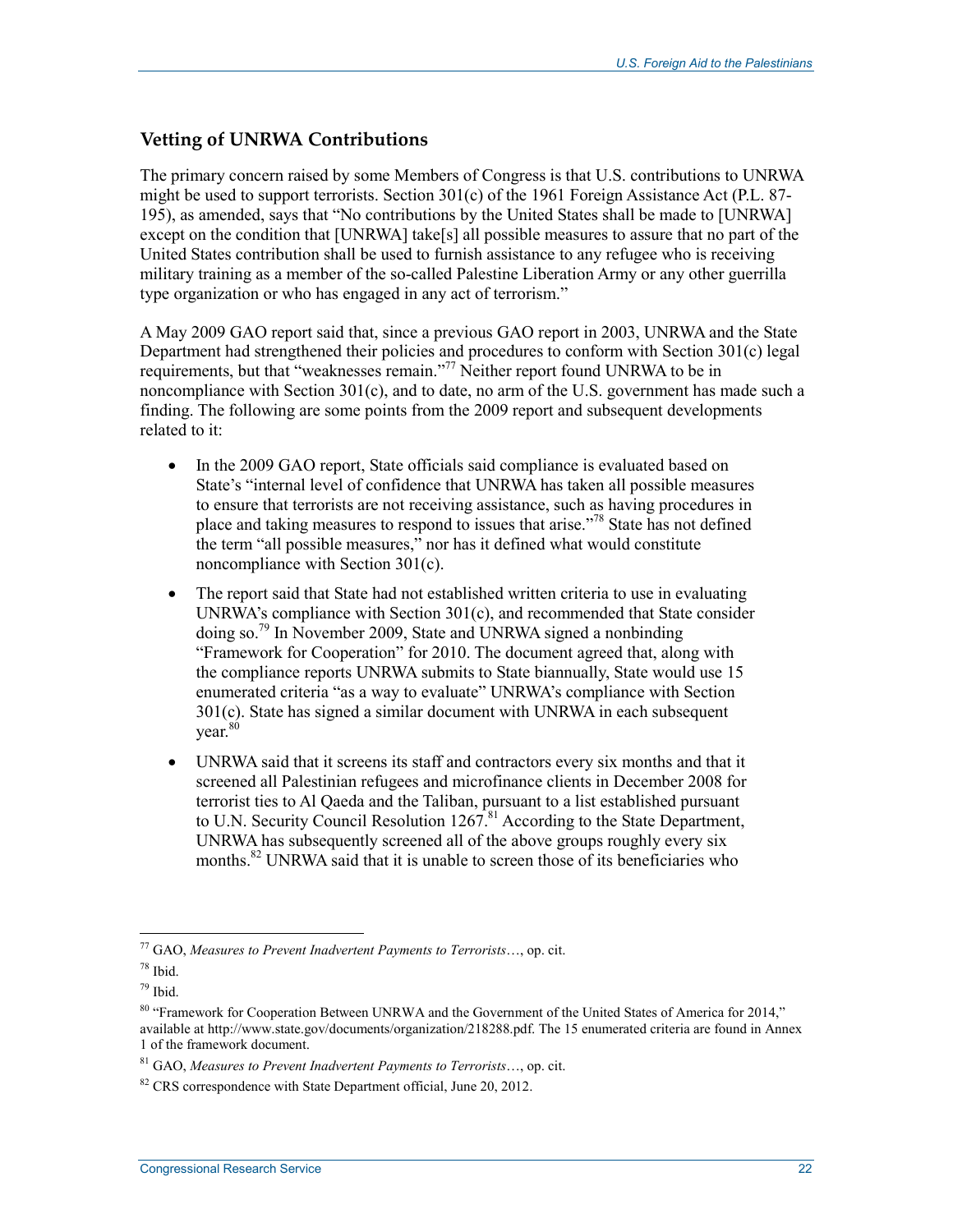are displaced persons from the 1967 war because it does not collect information on those persons.<sup>83</sup>

• UNRWA's UN 1267 terrorist screening list does not include Hamas, Hezbollah, or most other militant groups that operate in UNRWA's surroundings. UNRWA is unwilling to screen its contractors and funding recipients against a list supplied by only one U.N. member state. Nevertheless, UNRWA officials did say that if notified by U.S. officials of potential matches, they would "use the information as a trigger to conduct their own investigation," which led to the report's recommendation that the State Department consider screening UNRWA contractors.84 In response, State says that it now screens quarterly, against the Excluded Parties Lists System (EPLS, which is a list of parties excluded throughout the U.S. government from receiving federal contracts).<sup>85</sup>

the names of vendors of contracts equal to or exceeding \$100,000, as provided by UNRWA. Each contract awardee is screened twice by separate State/PRM staff…. Since the EPLS screening by State/PRM began in 2009, the analysis has resulted in no matches against the EPLS.<sup>86</sup>

• UNRWA has established procedures to investigate inappropriate staff behavior. UNRWA said that it seeks information from authorities whenever staff are detained, convicted, or refused a permit or targeted by Israeli military forces. UNRWA officials said (in the 2009 GAO report) that they share the names of all UNRWA staff annually with the governments of Egypt, Israel, Jordan, Lebanon, Syria, and the Palestinian Authority.87 In September 2013, UNRWA said that in the "few limited instances information about staff members from a government has been shared with UNRWA, it has been fully investigated and appropriate action has been taken."88

<sup>83</sup> GAO, *Measures to Prevent Inadvertent Payments to Terrorists*…, op. cit. In 2006, an organization that advocates for Palestinian refugees estimated the total number of 1967 displaced persons to be between 800,000 and 850,000. See BADIL Resource Center for Palestinian Residency & Refugee Rights, *Survey of Palestinian Refugees and Internally Displaced Persons 2004-2005*, May 2006.

<sup>84</sup> GAO, *Measures to Prevent Inadvertent Payments to Terrorists*…, op. cit.

 $85$  U.S. General Services Administration website at https://www.acquisition.gov/faqs\_whatis.asp.

<sup>86</sup> CRS email correspondence with State Department official, December 4, 2012.

<sup>87</sup> GAO, *Measures to Prevent Inadvertent Payments to Terrorists*…, op. cit.

<sup>88</sup> CRS email correspondence with UNRWA official, September 23, 2013.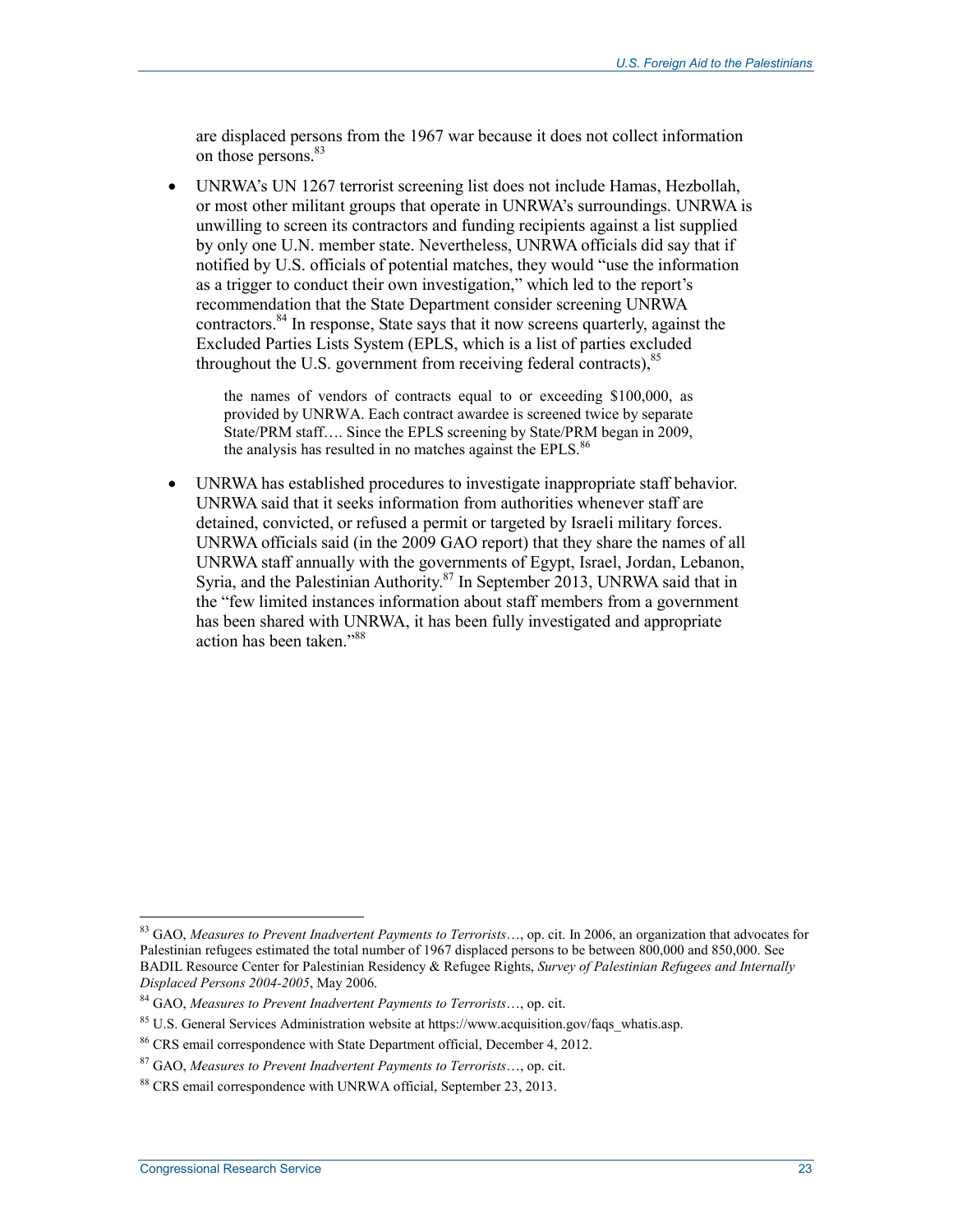• UNRWA officials said that UNRWA provides assistance "in the context of its humanitarian mandate, meaning that agency policy is generally not to deny education or primary healthcare benefits." The officials said that if a refugee was denied benefits because of suspected militant or terrorist activities or ties, his or her child "would not be disqualified from attending an UNRWA school."<sup>89</sup>

#### **Legislation and Oversight**

Critiques of UNRWA's operations are routinely raised, and some Members of Congress have supported legislation or resolutions aimed at increasing oversight of the agency, strengthening its vetting procedures, and/or capping U.S. contributions.<sup>50</sup>

Some observers assert that UNRWA, by providing services to descendants of the original Palestinian refugees from 1948—by one count, the number of registered refugees has increased seven-fold since then—has effectively become "a silent partner to the Palestinian leadership" in perpetuating the refugee issue.<sup>91</sup> UNRWA officials insist—despite some observers' assertions to the contrary<sup>92</sup>— that established "principles and practice—as well as realities on the ground clearly refute the argument that the right of return of Palestine refugees would disappear or be abandoned if UNHCR [the U.N. High Commissioner for Refugees, instead of UNRWA] were responsible for these refugees."93 In September 2013 correspondence with CRS on this issue, a State Department official stated:

In protracted refugee situations, refugee groups experience natural population growth over time. UNHCR and UNRWA both generally recognize descendants of refugees as refugees for purposes of their operations; this approach is not unique to the Palestinian context. For example, UNHCR recognizes descendants of refugees as refugees in populations including, but not limited to, the Burmese refugee population in Thailand, the Bhutanese refugee population in Nepal, the Afghan population in Pakistan, and the Somali population seeking refuge in neighboring countries.

The United States' acceptance of UNRWA's method of recognizing refugees is unrelated to the final status issue of Palestinian refugees, which is to be resolved in negotiations between the parties.

Opposing views on this subject highlight a broader debate over responsibility for the multigenerational Israeli-Palestinian conflict and whether attempts to resolve the refugee problem

<u>.</u>

<sup>89</sup> Ibid.

<sup>&</sup>lt;sup>90</sup> H.R. 3155 (United Nations Transparency, Accountability, and Reform Act of 2013) would require that any contribution made to UNRWA be subject to recent certification by the Secretary of State that UNRWA is complying with various self-policing and transparency-promoting activities, including measures UNRWA takes to prevent assistance to terrorists, and measures it takes to promote tolerance and employees' impartiality. Past legislative proposals and report language have contained similar certification or reporting requirements.

<sup>91</sup> Jonathan Schanzer, "Status Update," *foreignpolicy.com*, May 21, 2012.

<sup>92</sup> Josh Rogin, "Senate fight today over Palestinian 'refugees,'" *thecable.foreignpolicy.com*, May 24, 2012: "UNRWA has been using a definition that includes descendants of refugees while other U.N. bodies do not include descendants in their definition." See also Jennifer Rubin, "Is the U.N. making the Palestinian refugee problem worse?," *washingtonpost.com*, May 23, 2012.

<sup>93 &</sup>quot;Exploding the myths: UNRWA, UNHCR and Palestine refugees" (quoting UNRWA spokesman Chris Gunness), *maannews.net*, June 27, 2011. The article quotes Gunness as saying that "in all cases, refugees and their descendants retain the status of refugees until that status lapses through the achievement of a just and lasting solution."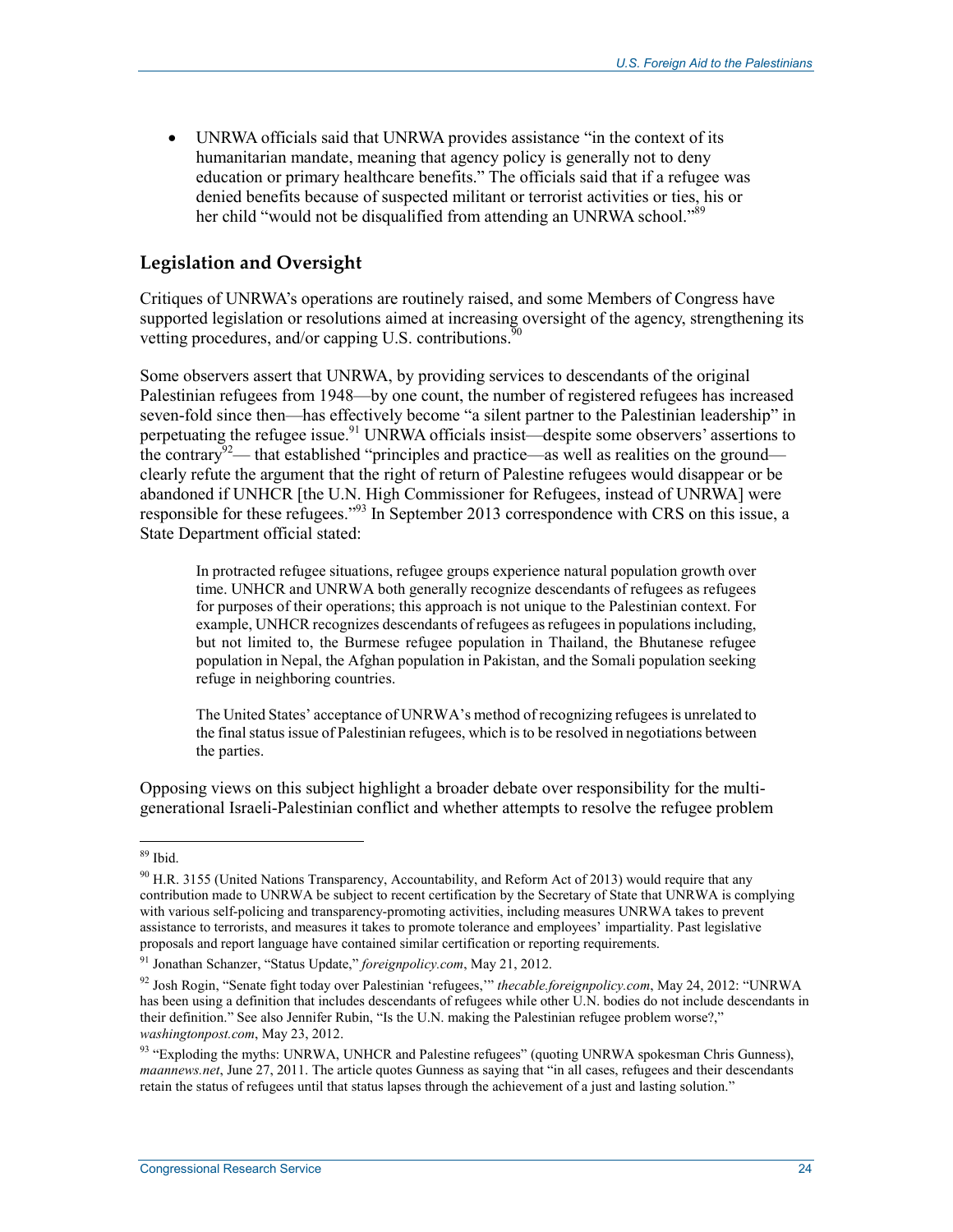separately are advisable and more likely either to lead to or work against an overall resolution that addresses both parties' interests.<sup>94</sup> In 2012, the Senate Appropriations Subcommittee on State, Foreign Operations, and Related Programs approved a reporting requirement in connection with FY2013 appropriations that, if enacted, would have required the Secretary of State to differentiate between the original 1948 refugees and their descendants. In a letter to the subcommittee, the State Department objected, asserting that this requirement would be "viewed around the world as the United States acting to prejudge and determine the outcome of this sensitive issue."<sup>95</sup>

## **Conclusion**

Implementing U.S. bilateral assistance programs for the West Bank and Gaza and making UNRWA contributions routinely present challenges due to regional political uncertainty, ongoing Israeli-Palestinian disputes, concerns over the composition and behavior of the PA government, and concerns that aid might be diverted to Palestinian terrorist groups. Nevertheless, the PA remains dependent on external donor assistance to meet its budgetary needs—especially its large public payroll—and it also seeks foreign investment to jumpstart its private sector.

In assessing whether U.S. aid to the Palestinians has advanced U.S. interests in recent years, Congress could evaluate how successful aid has been in

- reducing the threat of terrorism;
- inclining Palestinians towards peace with Israel;
- preparing Palestinians for self-reliance in security, political, and economic matters;
- promoting regional stability; and
- meeting humanitarian needs.

Even if the immediate objectives of U.S. assistance programs for the Palestinians are met, the long-term utility of U.S. aid in encouraging regional stability and Palestinian economic and political self-sufficiency might depend to some extent on progress toward a political solution that addresses Palestinian national aspirations and Israeli security demands.

Congress's assessment of the effectiveness of past aid in the context of U.S. policy priorities might influence its deliberations over

- which aid programs to start, continue, expand, scale back, change, or end; and
- which oversight, vetting, monitoring, and evaluation requirements to apply to various aid programs.

<sup>1</sup> 94 See, e.g., Hilary Leila Krieger, "Palestinians: US refugee bill may delay peace," *jpost.com*, June 5, 2012; Leila Hilal, "Israeli Leader Wrongly Blames UN and Arab States for Palestinian Refugees," *theatlantic.com*, February 21, 2012;

<sup>&</sup>quot;Leila Hilal's bizarre defense of UNRWA," *jpost.com* (Warped Mirror Blog), June 7, 2012.

<sup>&</sup>lt;sup>95</sup> Text of letter dated May 24, 2012, from Deputy Secretary of State Thomas Nides to Senator Patrick Leahy, Chairman of the Senate Appropriations Subcommittee on State, Foreign Operations, and Related Programs available at http://www.scribd.com/doc/94703915/DepSec-State-Opposes-Kirk-Amdt#download.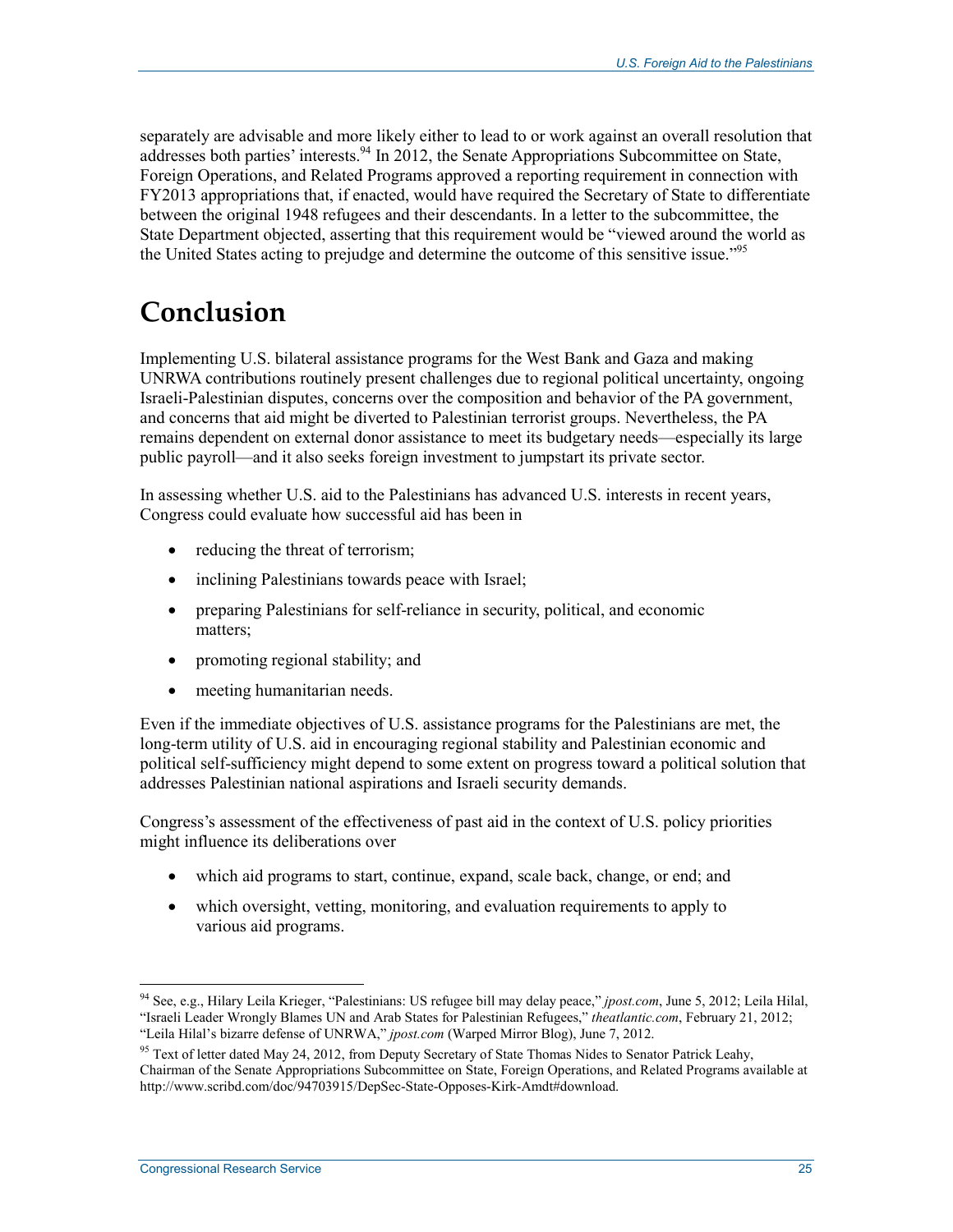# **Appendix A. Congressional Holds on FY2011 and FY2012 Aid**

Various Members of congressional committees with jurisdiction over the authorization and appropriation of U.S. aid to the Palestinians placed informal holds on the obligation of various portions of already-appropriated FY2011 and FY2012 assistance for the Palestinians. This was apparently largely because of Palestinian initiatives within the U.N. system seeking greater international recognition of Palestinian statehood.

Congressional holds on foreign aid are not legally binding on the executive branch. However, since the late 1970s/early 1980s, successive Administrations have generally deferred to holds placed by Members of pertinent committees. This is part of a process by which the executive branch consults with Congress to provide it with information or otherwise address committees' concerns prior to obligating funds subject to a hold. In 2007 and 2008, Representative Nita Lowey, then chairwoman of the House Appropriations Subcommittee on State, Foreign Operations, and Related Programs, exercised holds partly in order to shape the conditions under which the United States could provide budgetary and security assistance to the West Bank-based PA following Hamas's takeover of Gaza and its dismissal from the PA government.<sup>96</sup>

By March 2012, all Members other than then House Foreign Affairs Committee Chairman Ileana Ros-Lehtinen had reportedly decided to release their holds on FY2011 funds.<sup>97</sup> In April 2012, the *National Journal* reported that Secretary of State Hillary Clinton had decided to provide the entire remaining amount of appropriated FY2011 ESF project assistance despite Chairman Ros-Lehtinen's hold.<sup>98</sup> The report cited an unnamed State Department official as stating that the funds deliver

critical support to the Palestinian people and those leaders seeking to combat extremism within their society and build a more stable future. Without funding, our programs risk cancellation. Such an occurrence would undermine the progress that has been made in recent years in building Palestinian institutions and improving stability, security, and economic prospects, which benefits Israelis and Palestinians alike.<sup>99</sup>

Prior to the release of congressional holds on FY2012 funding, the U.S. Agency for International Development (USAID) provided the following information to CRS on January 17, 2013:

Due to the existing hold on FY 2012 [economic support] funding, six projects were expected to close between March and May 2013. USAID therefore instructed the Chief of Parties for these projects to decelerate their project activities to continue a lower level of project implementation—in other words, to extend the duration of the program. With this deceleration, the six projects are now expected to have sufficient funding through dates that

<sup>1</sup> 96 "Splits Between U.S. and Europe Over Aid to Palestinians," *International Herald Tribune*, February 22, 2007; "Appropriator Wants Palestinian Authority Aid on Hold Until Accountability in Place," *CQ Today*, March 4, 2008.

<sup>97 &</sup>quot;U.S. lawmakers release \$88.6 million in aid to Palestinians," *Reuters*, April 4, 2012. According, to this article, Ros-Lehtinen reportedly agreed to release her hold over all but approximately \$60 million of the Economic Support Fund project assistance for the West Bank and Gaza, subject to various conditions.

<sup>98</sup> Sara Sorcher, "Clinton Overrules Republican Lawmaker's Hold on Palestinian Aid," *nationaljournal.com*, April 11, 2012.

<sup>99</sup> Ibid.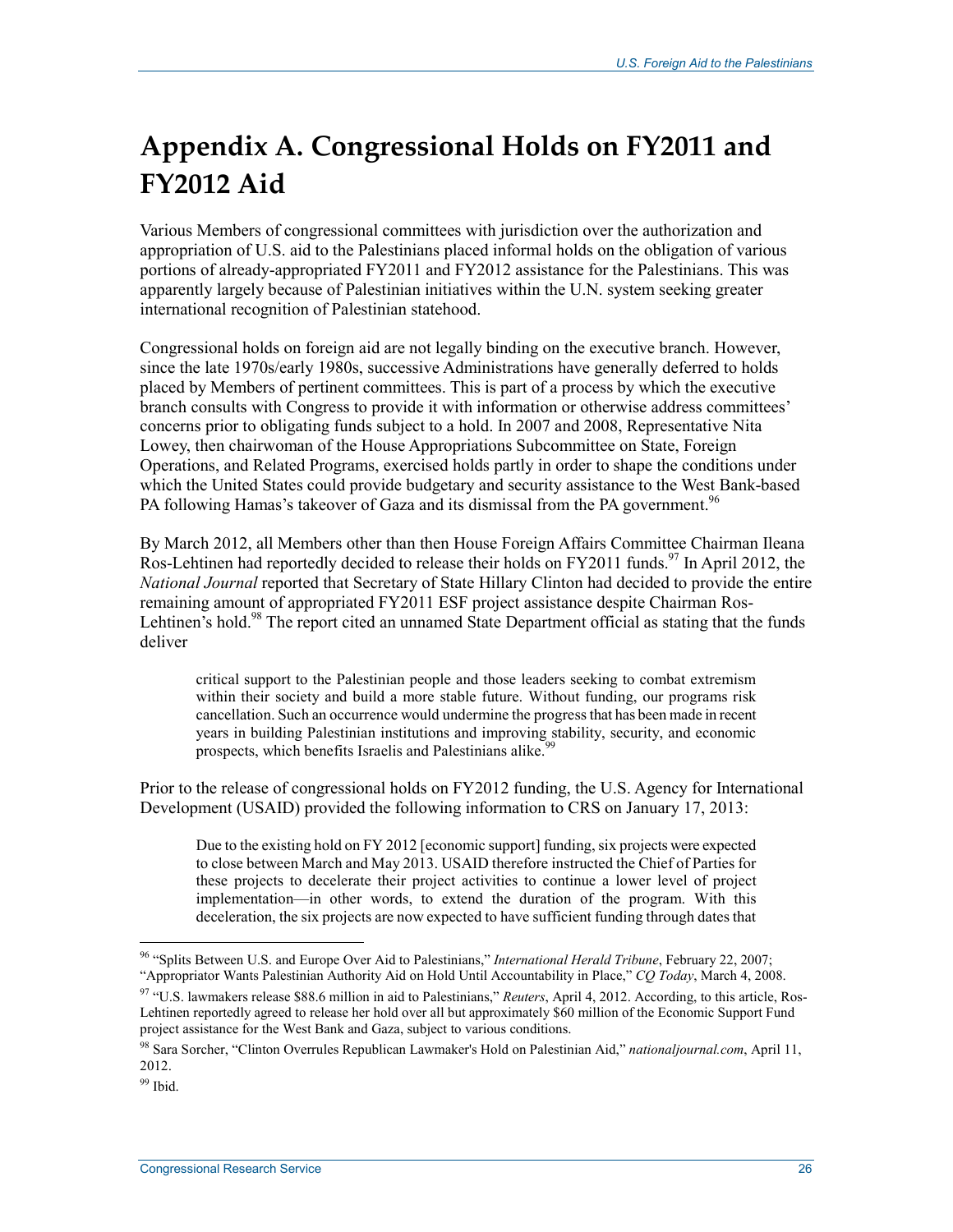vary by project, between May-September 2013. All other USAID-funded projects are expected to run out of existing funds between June-December 2013 if they maintain a normal project implementation rate. Deceleration can involve the downsize of the project presence in country, including the termination of implementing partner staff.

On Dec. 30, 2012, the first termination notices were sent out to 17 partner staff working on the Health Flagship program implemented by Chemonics. The remaining 40 termination notices are expected to go out to the Health Flagship implementing partner staff between January 28, 2013 and March 31, 2013.